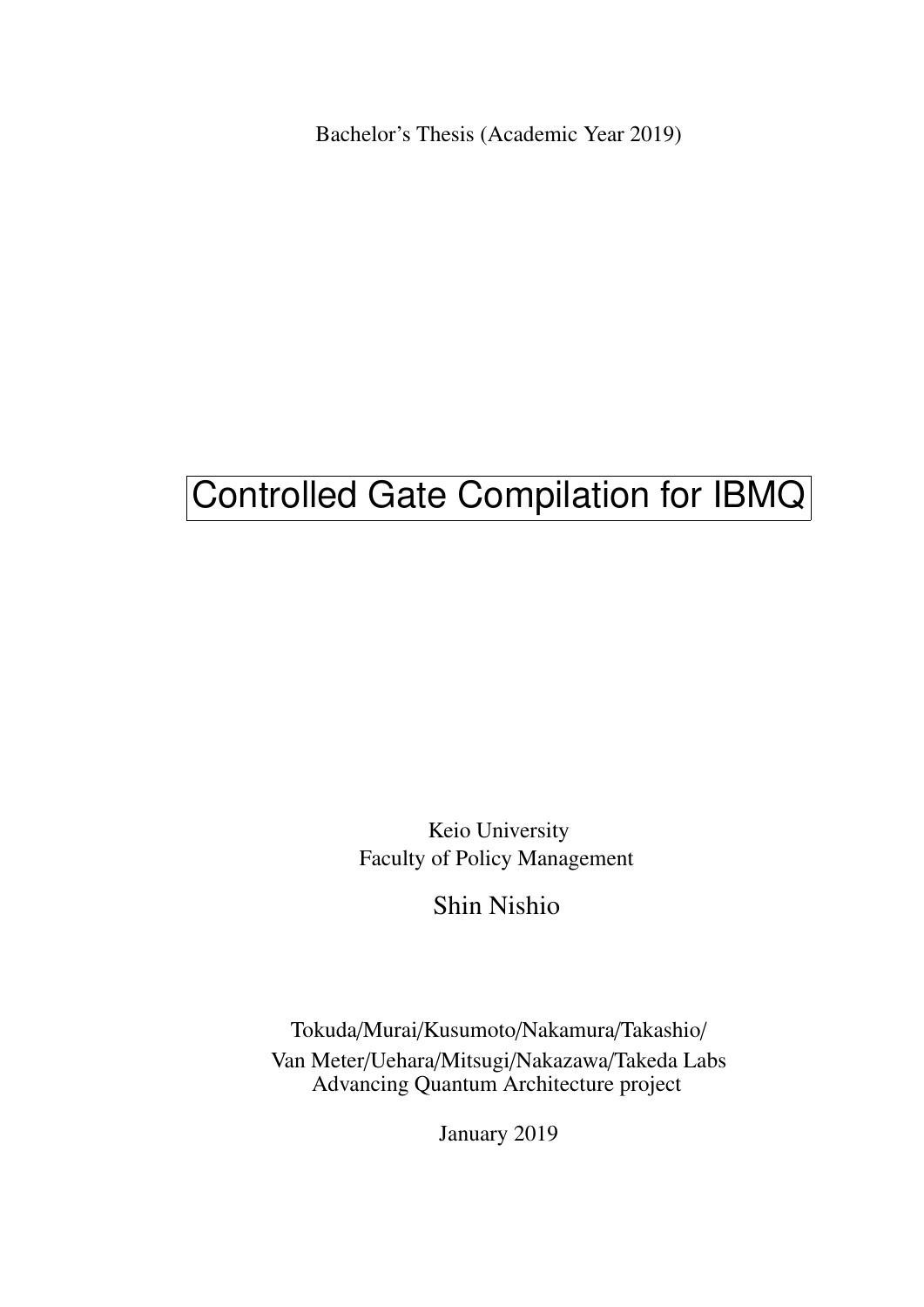Controlled Gate Compilation for IBMQ

### Summary

Quantum circuits for useful quantum applications such as Grover's algorithm and quantum walk include many multi-controlled gates, but these require the implementation of many two-qubit gates. The two-qubit gate is more affected by noise than the single-qubit gate, and requires a longer calculation time, and thus has a higher cost. Therefore, in this research, we design and implement a transpiler pass (a kind of compiler that treats quantum circuits as DAG) based on the specifications of IBMQ and Qiskit for optimizing quantum circuits that include multiple controlled gates. The transpiler performs gate sorting and simplification with the reduction of the number of control qubits using the QuineMcCluskey method. The results of this study can be evaluated by the number of gates and the circuit depth after decomposing the compiled quantum circuit into IBMQ's minimum instruction set (u1, u2, u3, and cx).

The results are reported in this binding. This result may increase the size of the executable algorithm.

## Keywords

Quantum Circuit Optimization, Reversible Computing, Quantum Compilation

Faculty of Policy Management Keio University

Shin Nishio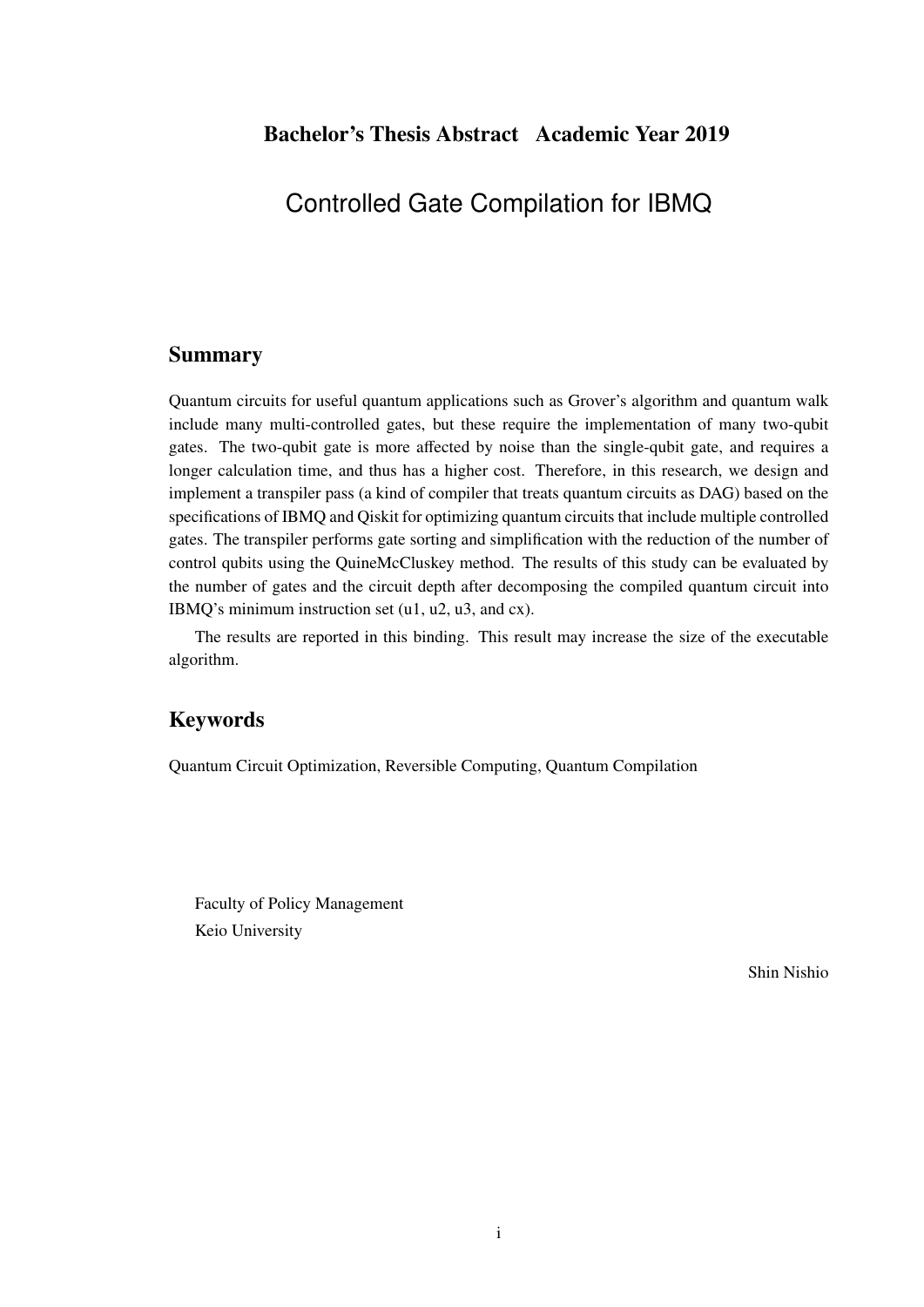## Contents

| $\mathbf{1}$            |     | <b>Introduction</b>                                                                                 | $\mathbf{1}$   |
|-------------------------|-----|-----------------------------------------------------------------------------------------------------|----------------|
|                         | 1.1 |                                                                                                     | $\mathbf{1}$   |
|                         | 1.2 |                                                                                                     | $\mathbf{1}$   |
|                         | 1.3 |                                                                                                     | $\mathbf{1}$   |
| $\overline{2}$          |     | Preliminary                                                                                         | 3              |
|                         | 2.1 |                                                                                                     | $\overline{3}$ |
|                         |     | 2.1.1                                                                                               | 3              |
|                         |     | 2.1.2                                                                                               | 3              |
|                         |     | 2.1.3                                                                                               | $\overline{4}$ |
|                         | 2.2 |                                                                                                     | $\overline{4}$ |
|                         | 2.3 |                                                                                                     | $\overline{4}$ |
|                         | 2.4 |                                                                                                     | $\overline{4}$ |
|                         | 2.5 |                                                                                                     | 5              |
| 3                       |     | <b>Extend Gate class</b>                                                                            | 6              |
|                         | 3.1 |                                                                                                     | 6              |
|                         | 3.2 |                                                                                                     | 6              |
|                         | 3.3 | $c$ if and condition $\ldots \ldots \ldots \ldots \ldots \ldots \ldots \ldots \ldots \ldots \ldots$ | $\overline{7}$ |
|                         | 3.4 |                                                                                                     | $\overline{7}$ |
|                         | 3.5 |                                                                                                     | $\overline{7}$ |
|                         | 3.6 |                                                                                                     | 8              |
|                         | 3.7 |                                                                                                     | 10             |
| $\overline{\mathbf{4}}$ |     | <b>Multi-Multi-Controlled Gates optimization</b>                                                    | 12             |
|                         | 4.1 |                                                                                                     | 12             |
|                         |     | 4.2 Commutation                                                                                     | 13             |
| 5                       |     | <b>Evaluation</b>                                                                                   | 14             |
|                         | 5.1 |                                                                                                     | 14             |
| 6                       |     | <b>Conclusion and Future Works</b>                                                                  | 16             |
|                         |     | Acknowledgment                                                                                      | 17             |
|                         |     | <b>Bibliography</b>                                                                                 | 18             |
|                         |     | A Convert Reversible Logic Synthesis Benchmarks to Qiskit                                           | 20             |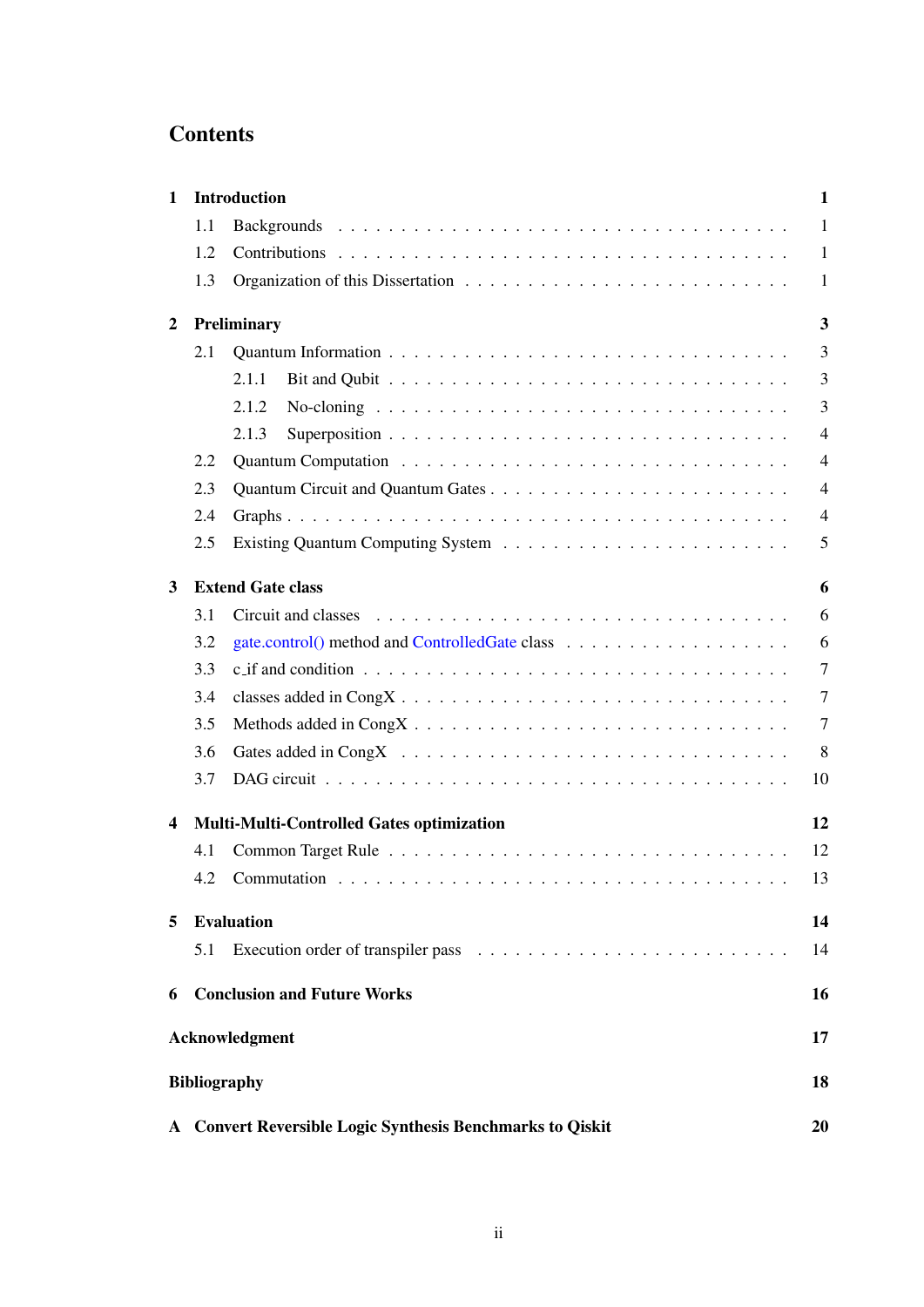| A.1 Overview of Reversible Logic Synthesis Benchmarking 20 |  |
|------------------------------------------------------------|--|
|                                                            |  |
|                                                            |  |
|                                                            |  |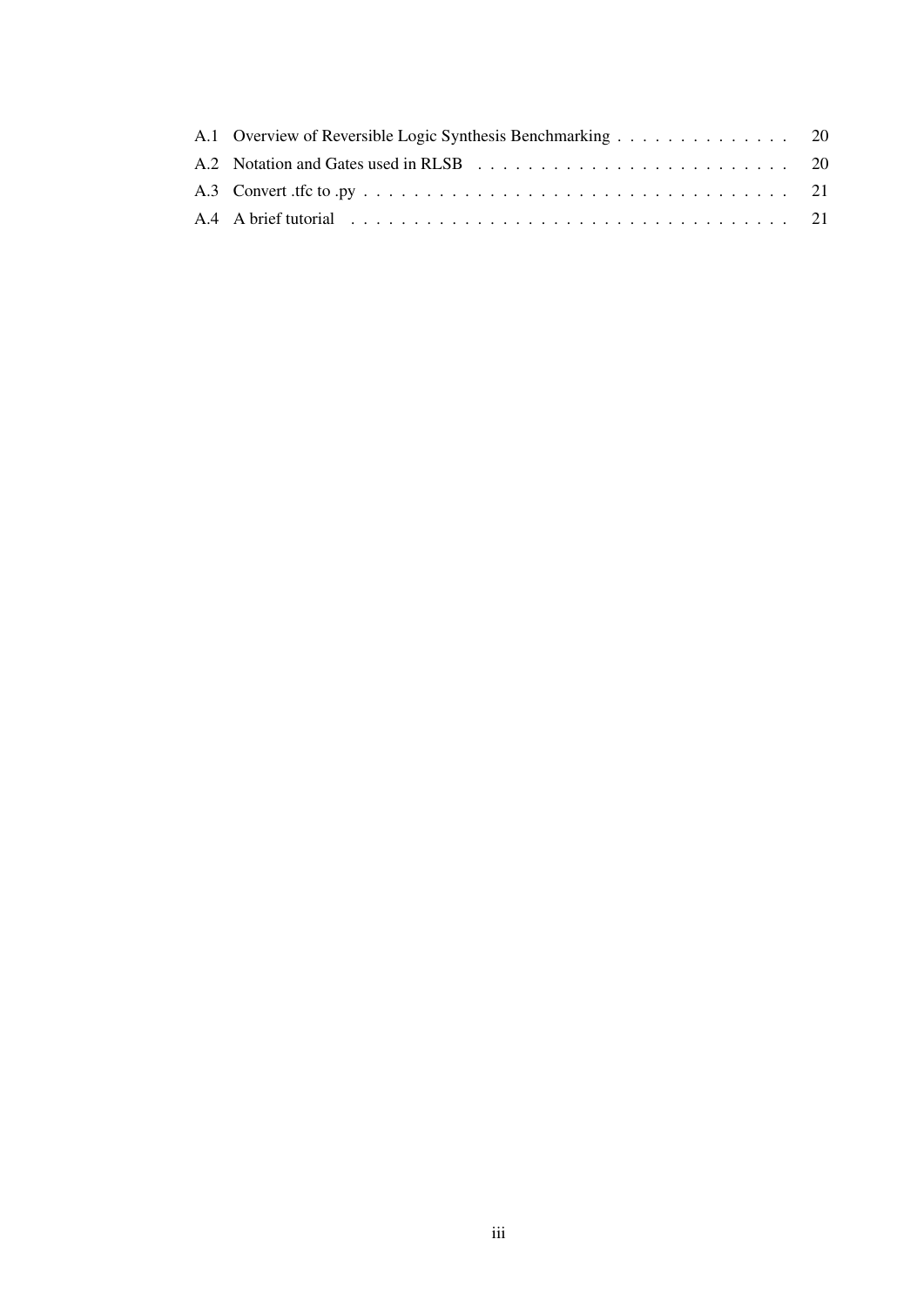# List of Figures

| 2.1 |                                                                                                                                                                                                                                                          | $\overline{4}$ |
|-----|----------------------------------------------------------------------------------------------------------------------------------------------------------------------------------------------------------------------------------------------------------|----------------|
| 2.2 |                                                                                                                                                                                                                                                          | 5              |
| 3.1 | The circuit on the left has two examples of controlled gates. These gates can be<br>called as shown in Listing 3.2. The subscripts of the control qubit correspond<br>to the axes of the Bloch sphere. The circuit on the right is a circuit obtained by | 8              |
| 3.2 | (a) shows an example of Quantum Circuit, and (b) shows the DAGCircuit con-                                                                                                                                                                               | 11             |
| 4.1 | An example for a quantum circuit which can be simplified by CTR. $\dots$                                                                                                                                                                                 | 12             |
| 4.2 | Karnaugh map for Fig. 5.2. The broken line represents the Disjunctive normal                                                                                                                                                                             | 12             |
| 5.1 |                                                                                                                                                                                                                                                          | 14             |
| 5.2 | Quantum Circuit for Quantum Walk on graph shown in Fig. ??                                                                                                                                                                                               | 15             |
|     |                                                                                                                                                                                                                                                          | 23             |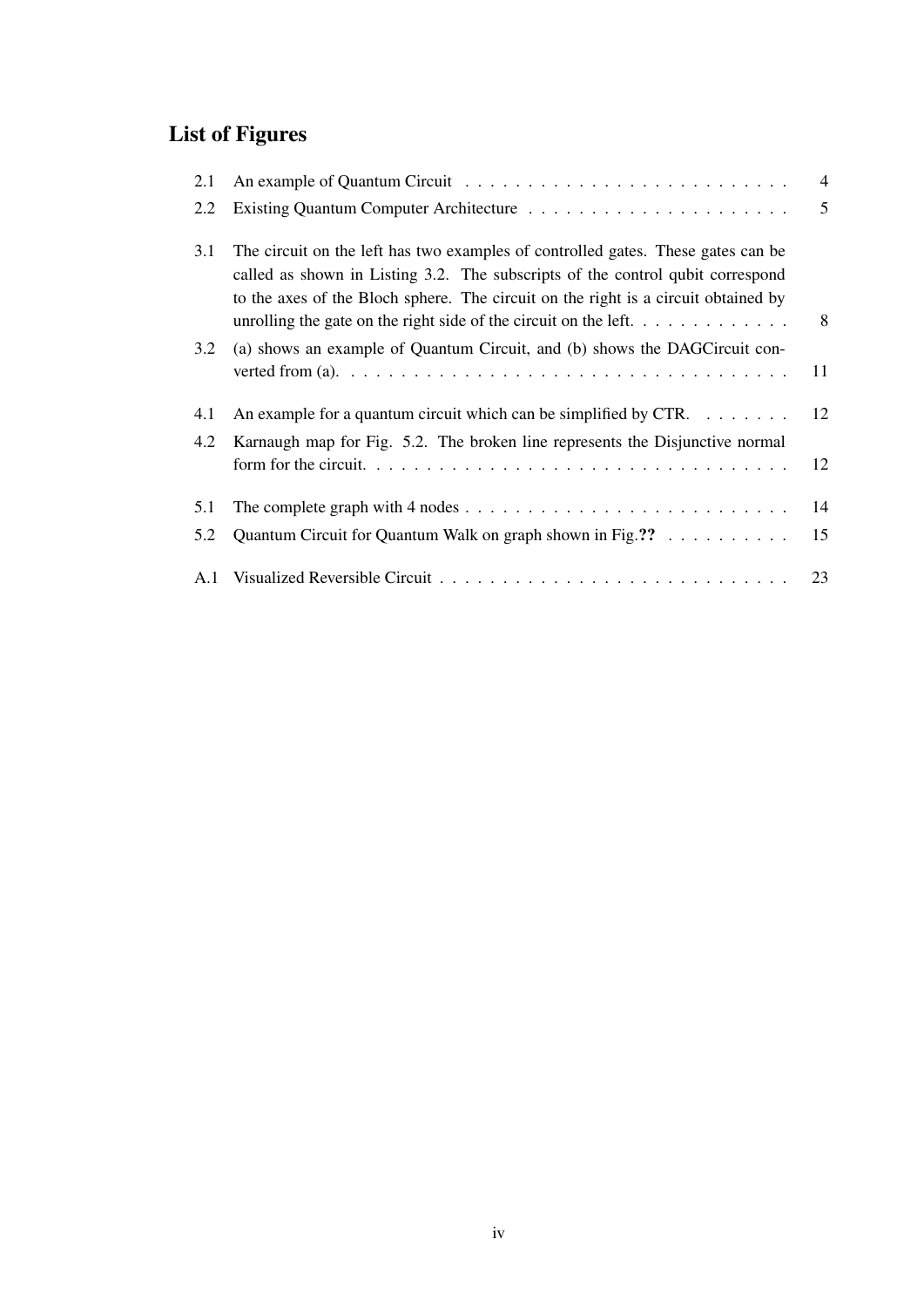# List of Tables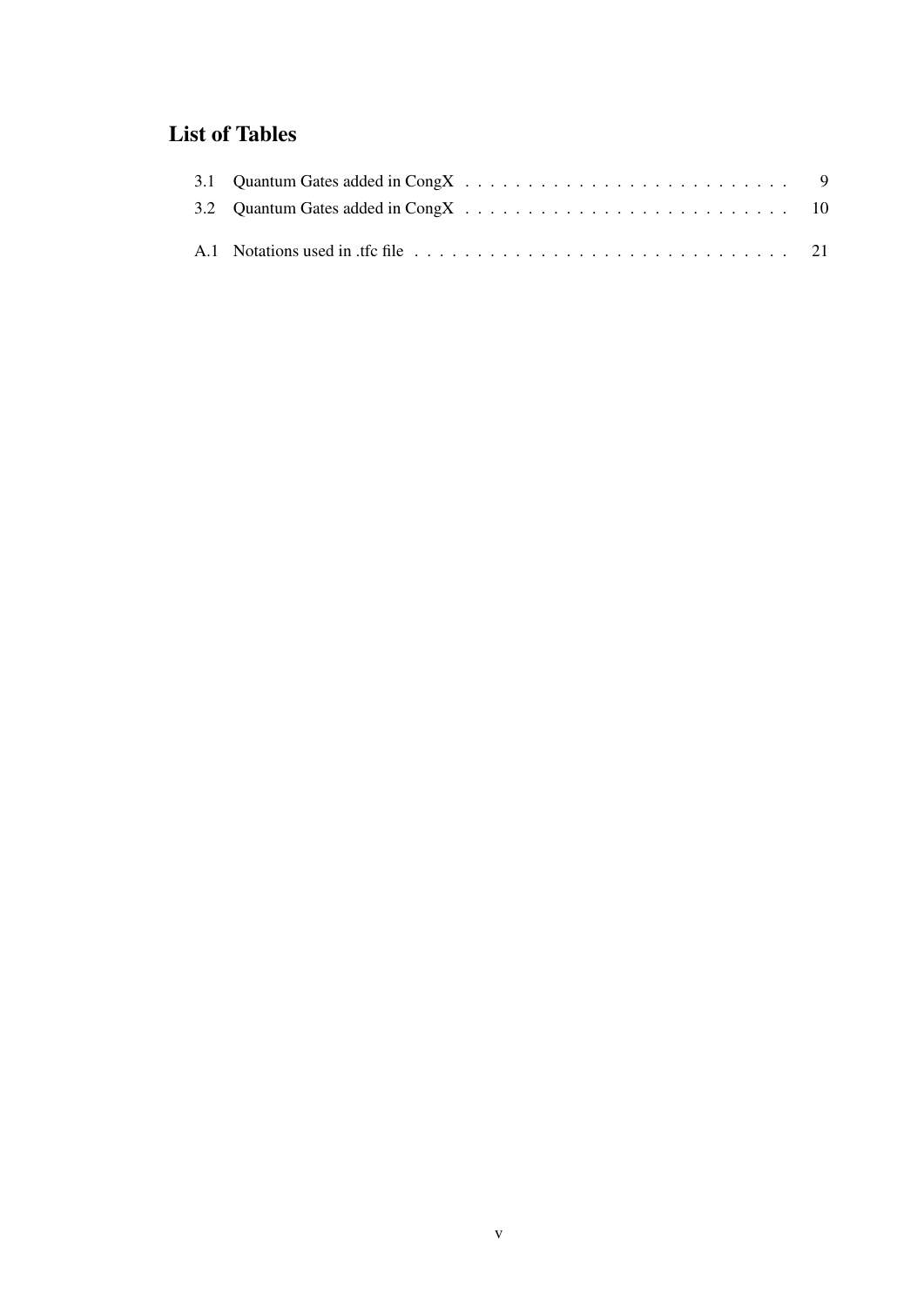# Introduction

#### 1.1 Backgrounds

Quantum algorithms that will shown computational superiority to classical computers often include complicated controlled gates when described as quantum circuits. In this study, we aim to help programmers easily call these complicated controlled gates and execute them at the lowest possible cost (the number of gates).

#### 1.2 Contributions

In this research, we extended the function of Qiskit, an important Quantum Computing SDK, and released it as CongX, a library that executes and optimizes a complex controlled gate. The extension of the quantum gate class and the complex set of controlled gates and their information can now be passed to the transpiler pass as a DAG. The transpiler pass enables us to optimize complex Controlled Gates with an algorithm called Common Target Rule.

#### 1.3 Organization of this Dissertation

In Chapter 1, we described the background of the paper and the specific contributions of this study. In Chapter 2, we systematically describe the background of this research and the prerequisite knowledge. Chapters 3 describe methods for reducing the number of gates required to execute a controlled gate by using a compiler (transpiler). In Chapter 3, we will extend the gate class of Qiskit and define complex Controlled Gates. Next, Chapter ?? describes the proposed method of rearranging and sorting the quantum gates as a preparation before optimizing the quantum circuit.Chapter 4 describes a logic synthesis method that is effective when multiple Controlled Gates are adjacent. Chapter ?? describes a method for determining in what order transpiler passes created based on the method of Chapter 4 and Chapter ?? can be applied to a circuit to perform effective optimization.

In Chapter 5, we evaluate the entire set of transpiler passes created in this study, and in Chapter 9, we summarize and discuss future prospects.

Appendix ?? describes and implements some quantum gates added in CongX. Appendix A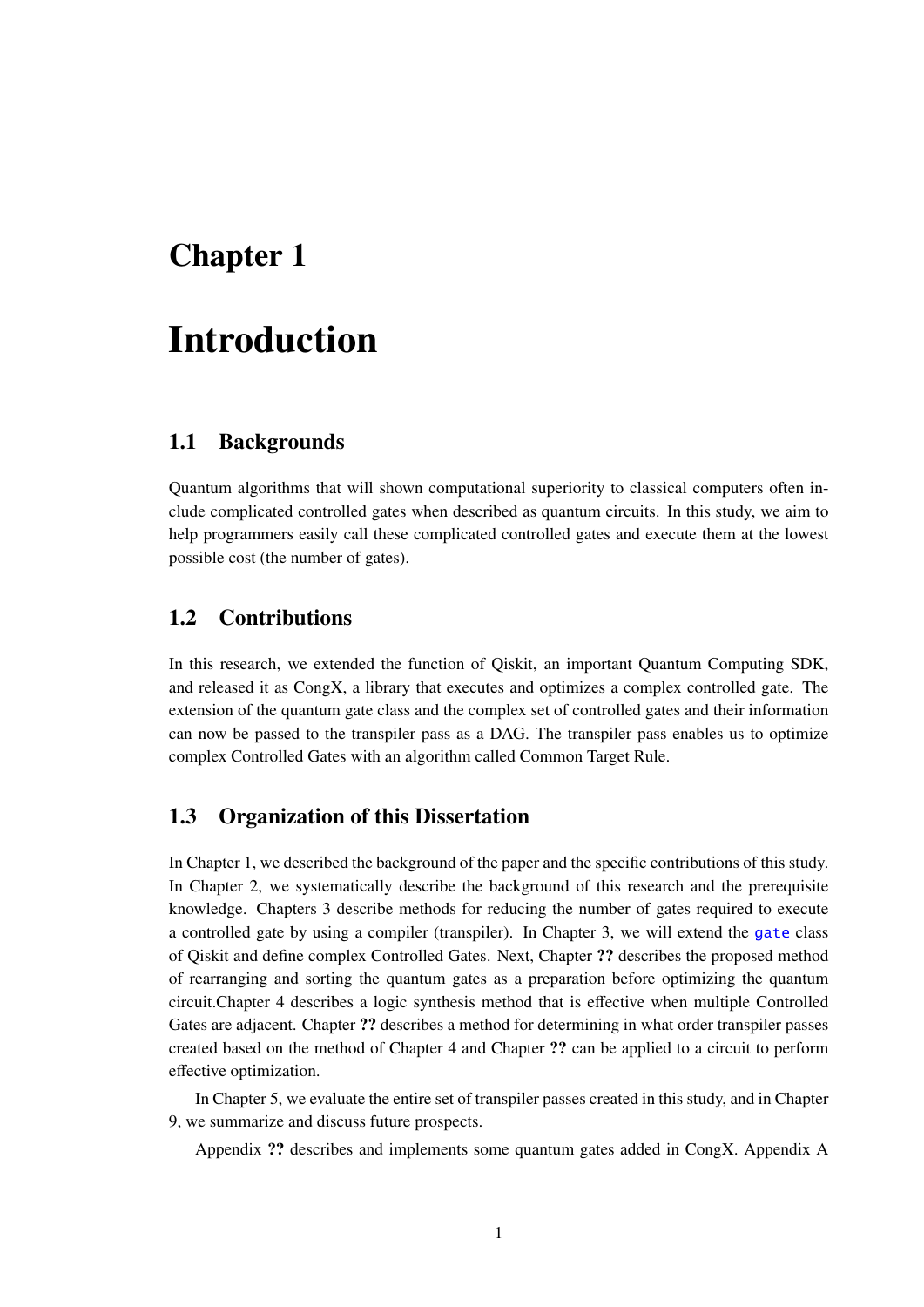describes a tool that converts Reversible Logic Synthesis Benchmarks, a tool for benchmarking compilers developed by the author, into Qiskit and CongX.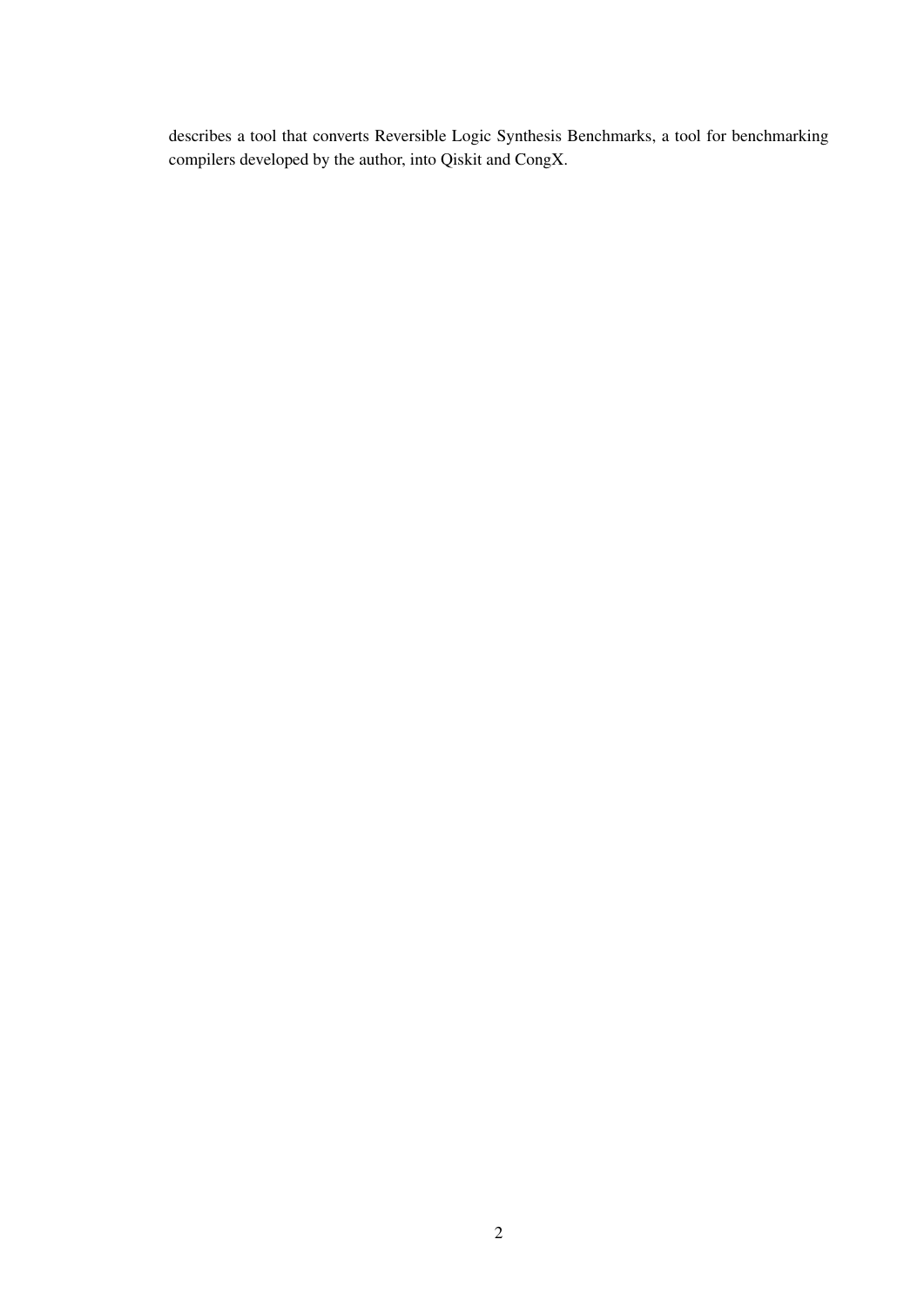# **Preliminary**

This chapter covers the basic knowledge related to this study.

### 2.1 Quantum Information

Quantum information science is an information science that uses a quantum mechanical state and its behavior as information. In quantum information science, there are fields such as quantum information processing that performs communication and computation using quantum information, and quantum information theory that uses quantum information as an information source. This section describes quantum information processing, especially quantum computation.

#### 2.1.1 Bit and Qubit

Bit is an abbreviation for binary digit, and can represent one binary number using two discrete states. The names of the two discretized states are mainly 0 and 1.

Qubit is an extension of bit. The states corresponding to the 0 state and the 1 state in the bit can be regarded as the following states in the linear space. The numbers or symbols in the ket have no meaning and serve as labeling (name the vectors).

$$
|0\rangle = \left(\begin{array}{c} 1\\0 \end{array}\right), |1\rangle = \left(\begin{array}{c} 0\\1 \end{array}\right)
$$

#### 2.1.2 No-cloning

There is no unitary gate to replicate unknown quantum states[1][2].

Theorem 1. *No cloning theorem*

$$
\neg\exists U for \forall \ket{\psi}, U(\ket{\psi} \otimes \ket{0}) = \ket{\psi} \otimes \ket{\psi}
$$

 $\sqrt{2\pi}$ 

✒ ✑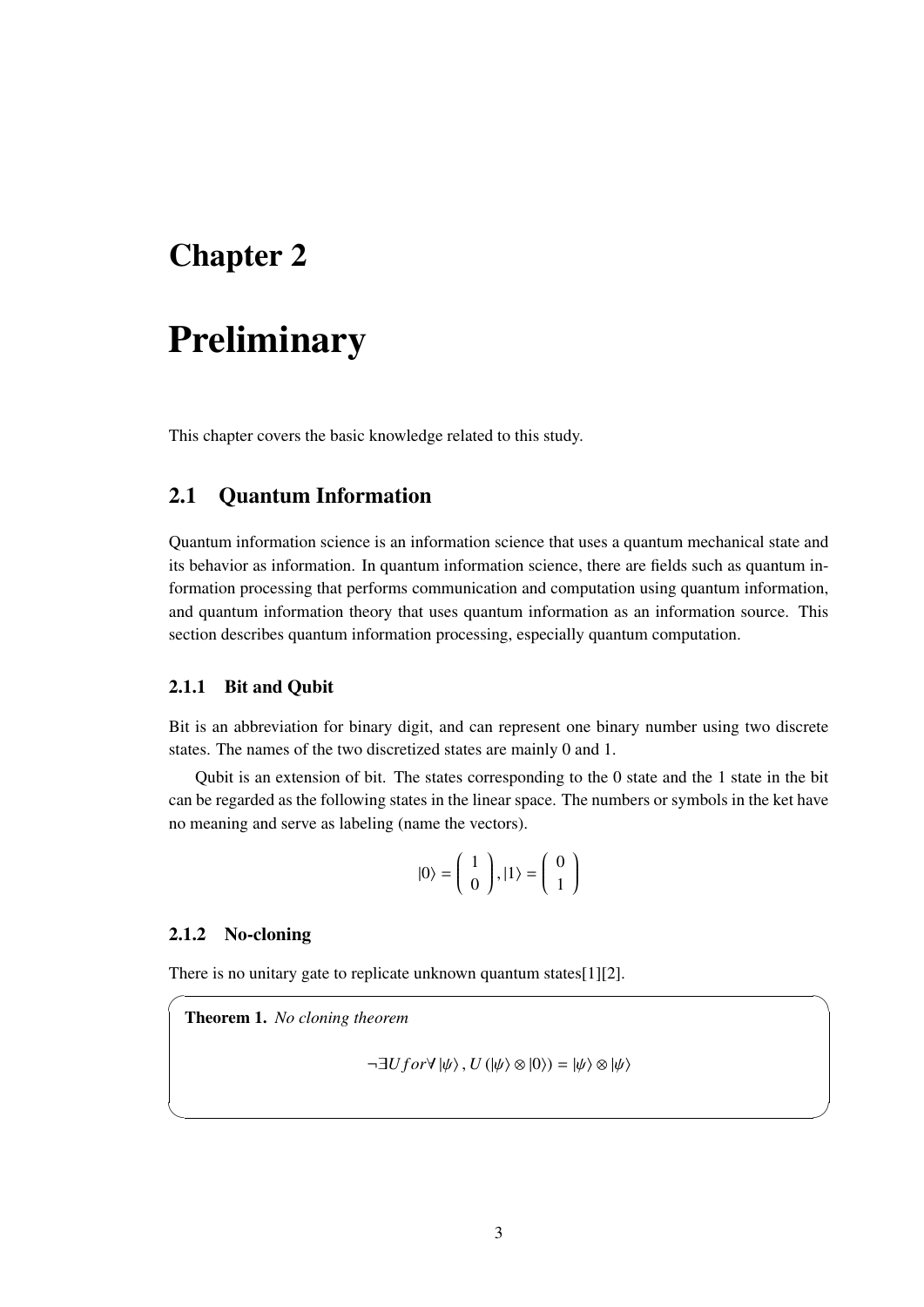The Bloch sphere's *z* axis represents the probability of observing  $|0\rangle$  and  $|1\rangle$ , and the angle  $\varphi$ on the  $xy$  plane represents the phase<sup>1</sup>.

#### 2.1.3 Superposition

A qubit can take a 0 state, a 1 state, and a superposition of them, which can be expressed as a linear combination of a 0 state and a 1 state.

$$
|\psi\rangle = \alpha |0\rangle + \beta |1\rangle
$$

At this time, there are the following restrictions.

$$
\sqrt{|\alpha|^2 + |\beta^2|} = 1
$$

### 2.2 Quantum Computation

Quantum computation uses quantum mechanical phenomena such as quantum entanglement and superposition. A digital computer encodes data into bits and performs calculations, whereas a quantum computer encodes data into qubits (quantum bits) and performs quantum information processing.

## 2.3 Quantum Circuit and Quantum Gates

Some quantum computers, including IBMQ, describe the manipulation of qubits using what is called a quantum circuit. This is an extension of the logic circuit of electronic circuits in existing computers. A quantum circuit is an ordered (or partially ordered) sequence of quantum gates. The quantum gate is described graphically by placing a box on the line as shown in the figure. One time line represents one qubit. Fig. 2.1 is an example of quantum circuit.



Figure 2.1: An example of Quantum Circuit

### 2.4 Graphs

A graph is a type of data structure that can handle the structure of things.Graphs are roughly divided into directed graphs and undirected graphs. The directed graph is defined[3].

<sup>&</sup>lt;sup>1</sup>It is also possible to output the phase as a probability by rotating the qubit.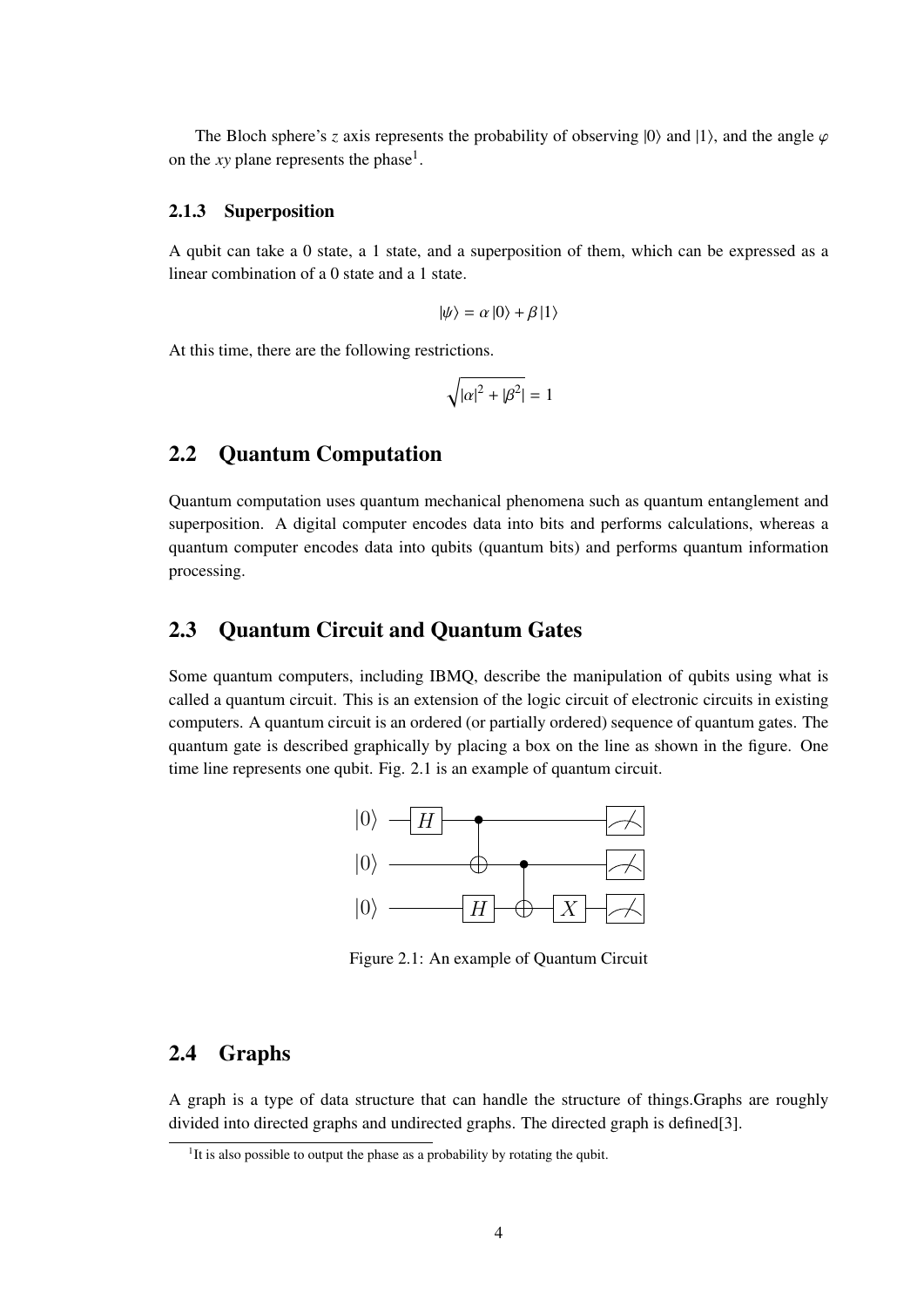Definition 1. *Directed Graph A directed graph is a set of E*, *V and f where E is edges, V is vertices, and f is a map.*

 $G \coloneqq (f, V, E)$ 

 $\sqrt{2\pi}$ 

*Each element of f is an ordered pair consisting of two elements of V to an element of E.*

 $f: E \to V \times V$ 

DAG is an abbreviation of Directed Acyclic Graph and is defined as following definition 2.

✒ ✑

 $\sqrt{2\pi}$ 

✒ ✑

Definition 2. *Directed Acyclic Graph(DAG) A directed acyclic graph is a directed graph with no cycles.*

Edges represent dependencies. A DAG is a partial ordering.

## 2.5 Existing Quantum Computing System

In recent years, the development of science and technology has made it possible to handle dozens of qubits[4]. Fig. 2.2 shows the architecture of a quantum computer created by IBM and Rigetti.



Figure 2.2: Existing Quantum Computer Architecture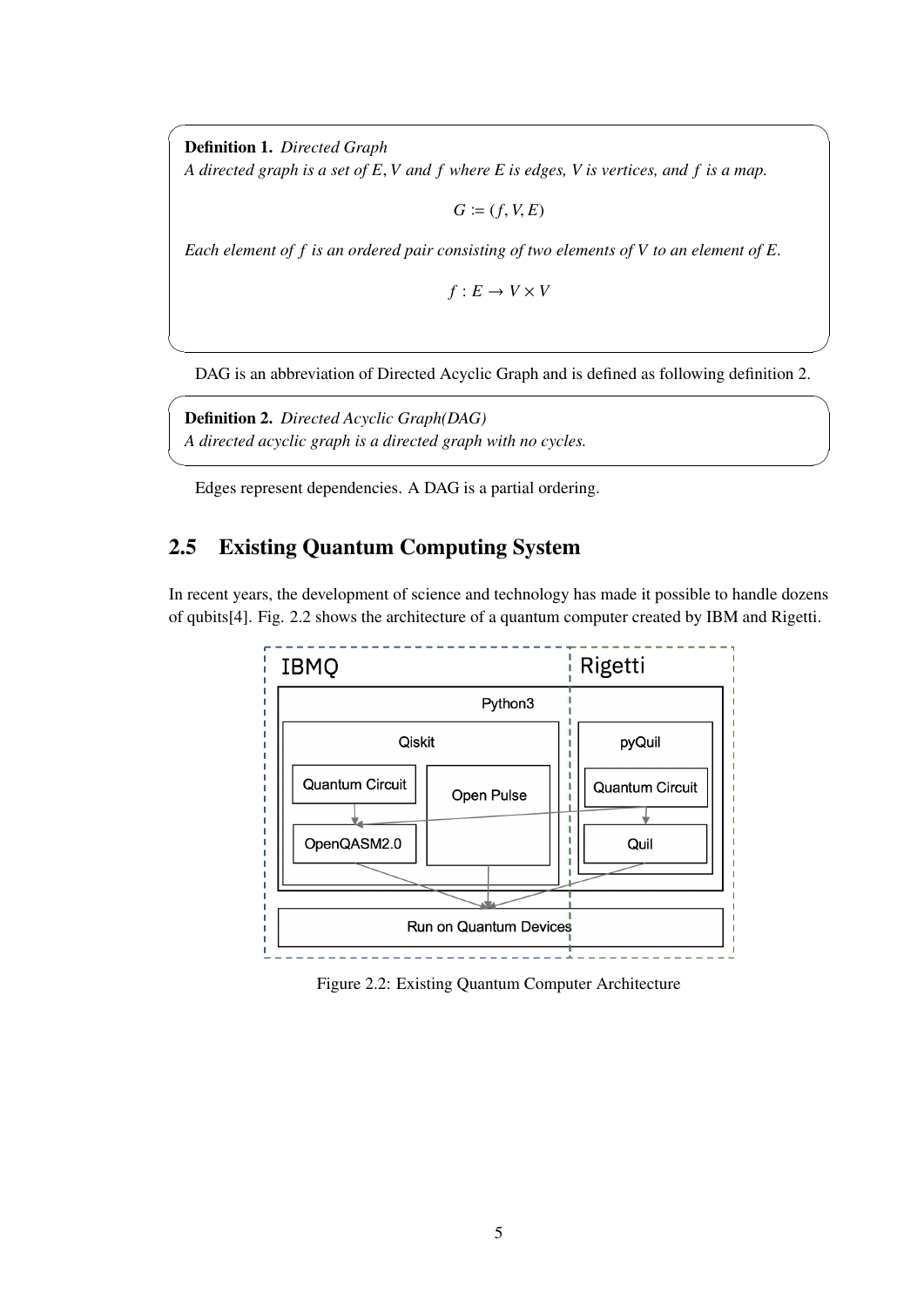# Extend Gate class

This chapter briefly describes how quantum circuits are handled inside the existing Qiskit(ver 0.14.1), and then describes classes and instructions added by CongX to easily handle more complicated Controlled Gates.

## 3.1 Circuit and classes

Qiskit treats instructions and gates as Python classes. Tree.1 shows the class dependencies, including the classes proposed by the authors.



#### 3.2 gate.control() method and ControlledGate class

gate.control()(hereafter referred as just control()) is a new method released in Qiskit 0.14.0 on 10th December, 2019[5]. A gate object can create a gate to which a control qubit is added by calling a control() method. The argument of control() is an integer, which can be used to represent the number of control qubits. When the programmer calls the control() method, a function called add\_control() is executed, creating a gate for the ControlledGate class. ControlledGate class is a child class of Gate class.

As shown in Listring 3.1, the gate created by the control method can be taken into the quantum circuit by append.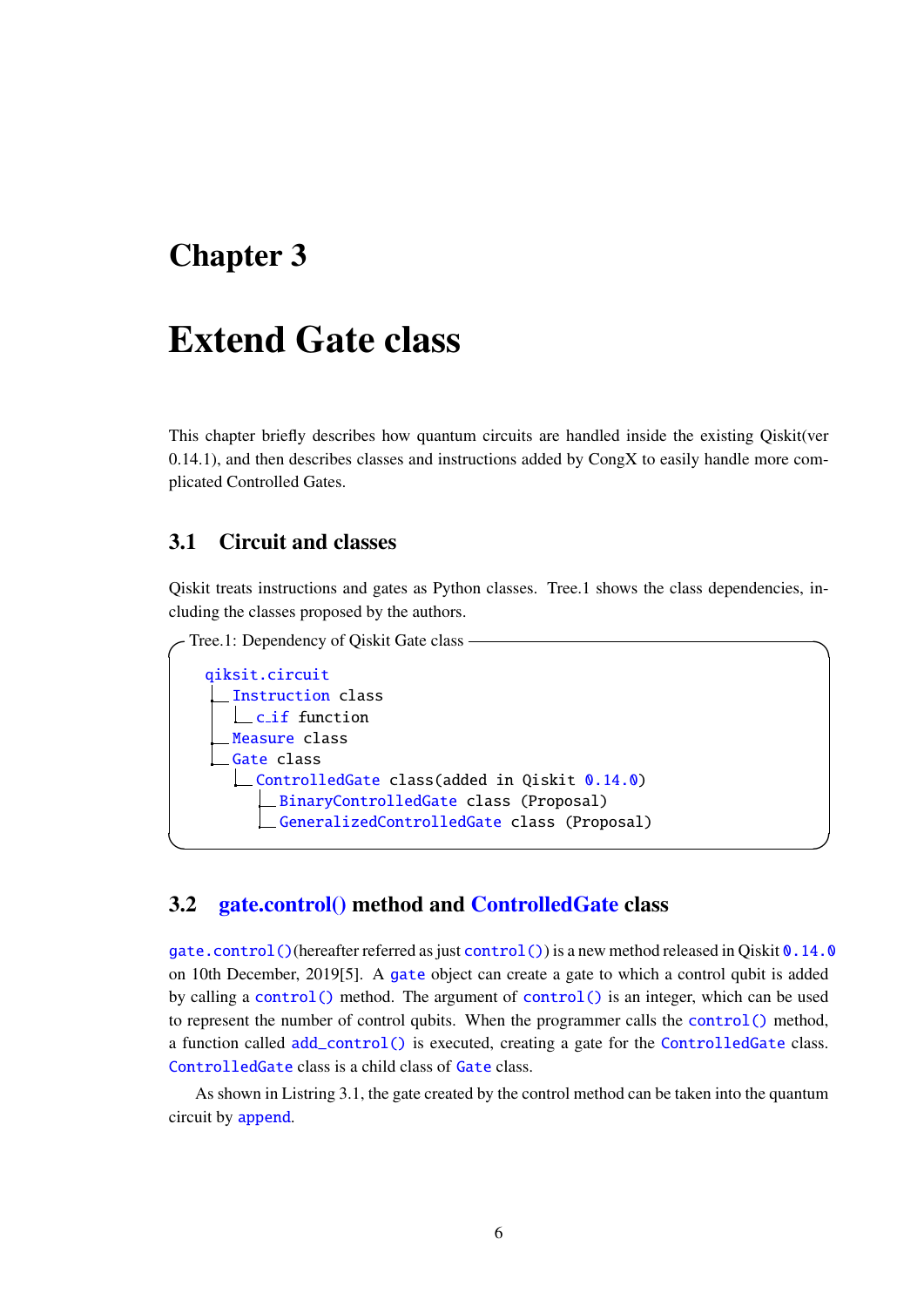1 qc.append(ugate.control(3),[0,1,2],[3])

## 3.3 c if and condition

c\_if is a method of the Instruction class. By using this method, it is possible to add a classical condition on classical register. This method has classical register and value as arguments.

The gate called by c\_if has a parameter condition. The variable q\_condition of binary\_control() and basis\_control() described later is implemented based on condition.

#### 3.4 classes added in CongX

BinaryControlledGate class GeneralizedControlledGate class

 $q$ -condition: num-ctrl-qubits(int), bin-str(str), basis-str(str)

## 3.5 Methods added in CongX

I added binary\_control() as a new method of the gate class. It takes one integer and one string as arguments. The integer represents the number of control qubits, and the string representing the binary (called bin<sub>s</sub>tr) fordeterminecontrolandanti-control. Binariesareimplementedasstrinsteado finteger, bec *Naur f orm*[7].

$$
\langle \sin_3 str \rangle ::= '0'
$$
  
|- '1'  
 
$$
| \quad \langle \sin_3 tr \rangle < \sin_3 tr \rangle
$$

I added basis\_control() as a new method of gate class. It takes one integer and two strings. The integer and one string is used for same notation in binary\_control(). An additional string (called basis $\text{str}$ ) is treated as the basis for control qubits. Our implementation accepts X, Y, Z bases as input, and you can add additional bases like diagonal basis by extending q\_condition. basis\_str is a character string as defined below in Backus-Naur form.

$$
\langle basis\_str \rangle ::= 'X'
$$
  
|- 'Y'  
|- 'Z'  
|- 
$$
\langle basis\_str \rangle \langle basis\_str \rangle
$$

binary\_control() and basis\_control() can be called as shown in Listing 3.2.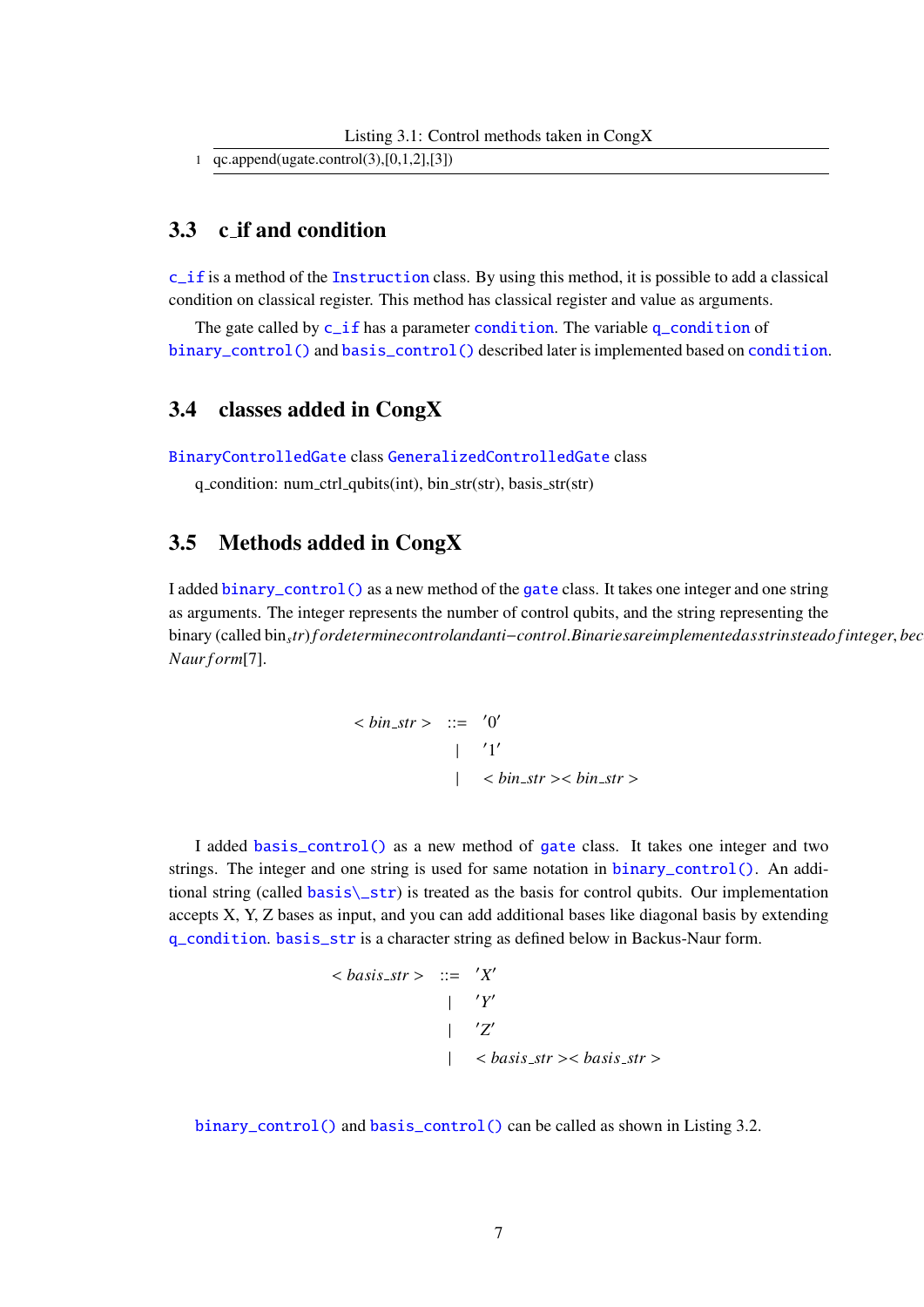Listing 3.2: Control methods added in CongX

- 1 qc.append(ugate.binary control(3, '101'),[0,1,2],[3])
- 2 qc.append(ugate.basis control(3, '101', 'xzy'),[0,1,2],[3])



Figure 3.1: The circuit on the left has two examples of controlled gates. These gates can be called as shown in Listing 3.2. The subscripts of the control qubit correspond to the axes of the Bloch sphere. The circuit on the right is a circuit obtained by unrolling the gate on the right side of the circuit on the left.

## 3.6 Gates added in CongX

I defined the following requirements and added gates in CongX to satisfy them.

- 1. It can be executed on the backends (quantum devices and simulators) simply by applying Unroller without selecting an option such as Ancilla qubits.
- 2. Use short and simple names.

In order to satisfy the first requirement, a decomposition method was always inserted inside the definition of the gate.

The following design and implementation were performed to satisfy the second requirement.

- A gate is called "a<sub>i</sub>name<sub>i</sub> gate" if it is anti-controlled by one qubit.
- When the number of (positive) control qubits of a **ControlledGate** is *n* (a positive integer of 2 or more), it is called cn; name; gate.
- When a gate allows control and anti-control, it is called b; name; gate, omitting binarycontrolled to express control and anti-control.
- When there are plural target qubits of a certain Controlled gate, m (multi) is inserted after the control information  $(a, b, cn)$ , and is referred to as  $(a, b, cn)$  mgate.

The following gates shown in Table 3.1, 3.2 have been implemented in CongX.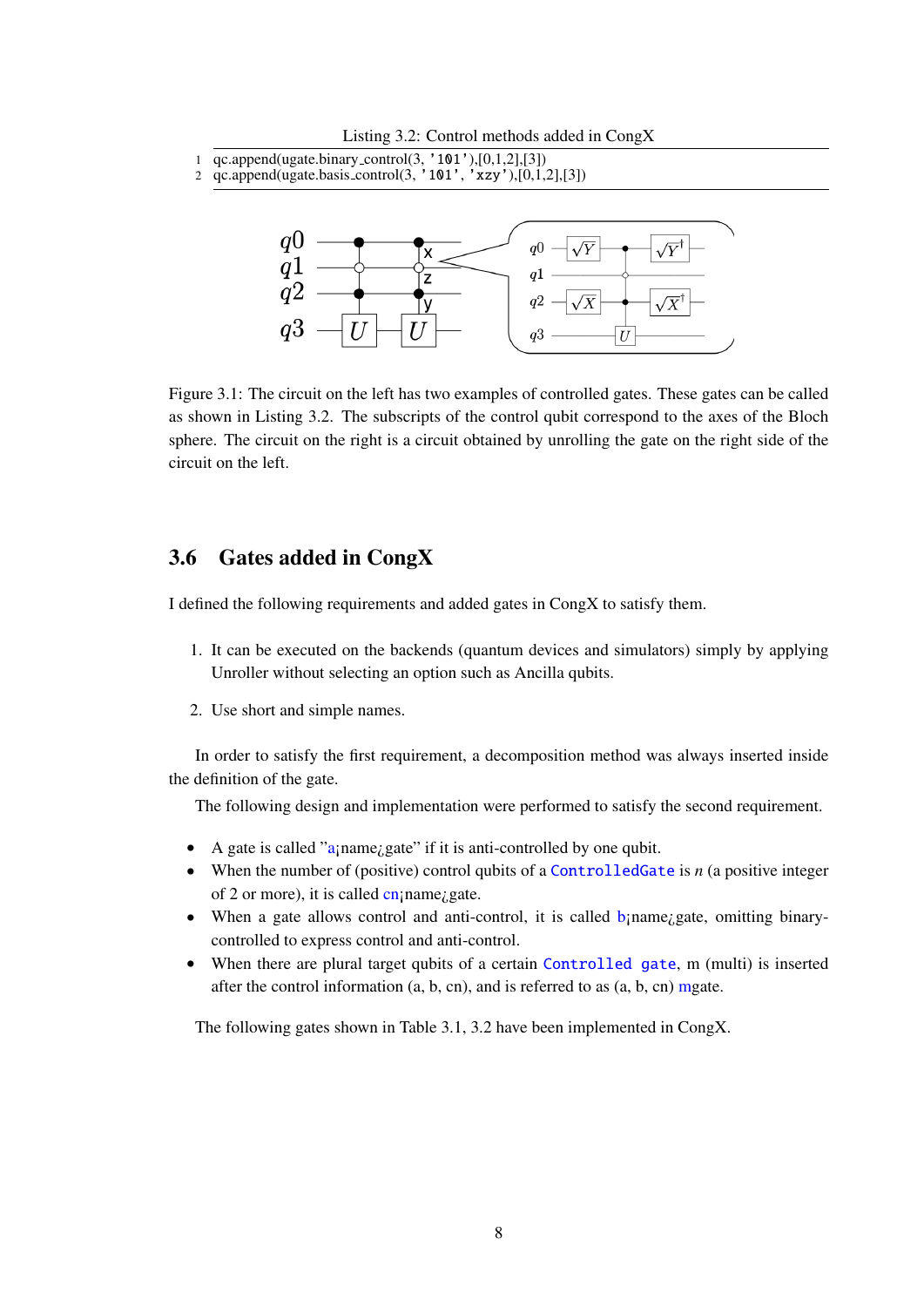| Gate(Usage Guide) |    | name and class                            | sample code                                        |
|-------------------|----|-------------------------------------------|----------------------------------------------------|
|                   |    | ax,<br>AnotGate(BinaryControlledGate)     | qc.ax(0,1)                                         |
|                   |    | aswap,<br>ASWAPGate(BinaryControlledGate) | $qc$ .aswap $(0,1,2)$                              |
|                   | u3 | au3,<br>Au3Gate(BinaryControlledGate)     | $qc$ .au3(theta, phi, lam, $0, 1$ )                |
|                   |    | cnx,<br>CNXGate(ControlledGate)           | qc cnx(0, 1, 2, 3)                                 |
|                   |    | cnswap,<br>CNSWAPGate(ControlledGate)     | qc.cnswap(0, 1, 2, 3)                              |
|                   | u3 | cnu3,<br>CNu3Gate(ControlledGate)         | qc.cnu3(theta, phi, lam, [0, 1, 2, 3], [4])        |
|                   |    | bx,<br>BXGate(BinaryControlledGate)       | qc.bx('1001', 0, 1, 2, 3, 4)                       |
|                   |    | bswap,<br>BSWAPGate(ControlledGate)       | qc.bswap('1001', [0, 1, 2, 3],[4, 5])              |
|                   | u3 | bu3,<br>Bu3Gate(BinaryControlledGate)     | qc.bu3('1111', theta, phi, lam, [0, 1, 2, 3], [4]) |

Table 3.1: Quantum Gates added in CongX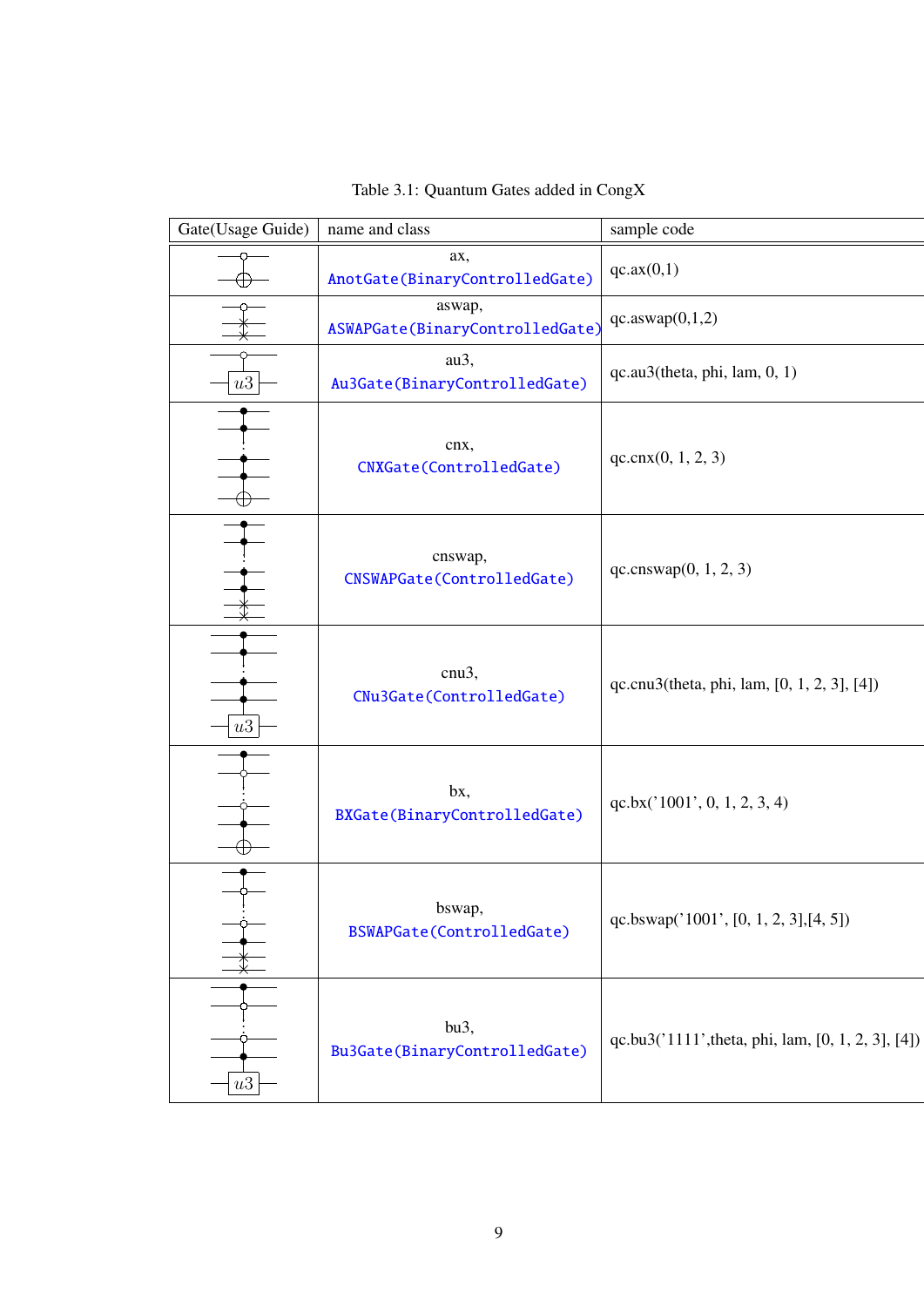|  | Gate(Usage Guide) | name                                        | sample code                                        |
|--|-------------------|---------------------------------------------|----------------------------------------------------|
|  |                   | bmx,<br>BMXGate(BinaryControlledGate)       | qc.bmx( $'1001'$ , [0, 1, 2, 3], [4, 5])           |
|  |                   | bmswap,<br>BMSWAPGate(BinaryControlledGate) | $qc.bmswap('1001',[0, 1, 2, 3], [4, 5])$           |
|  | u3                | bmu3,<br>BMu3Gate(BinaryControlledGate)     | qc.bmu3('1001', theta, phi, lam, [0, 1, 2, 3], [4] |

#### Table 3.2: Quantum Gates added in CongX

## 3.7 DAG circuit

DAG can be used to represent a set of tasks that need to be ordered. This can also be applied to quantum computer tasks. Qiskit defines DAG corresponding to quantum circuits as DAGCircuit class.

DAGCircuit treats the following as nodes.

- Inputs: qubit or classical bit
- Instructions: Instructions such as gates and measurements.
- Outputs: qubit or classical bit

Transitions of qubits and classical bits are treated as edges. The figure shows a quantum circuit and the corresponding DAGCircuit.

The transpiler passes of Qiskit converts the quantum circuit into DAGCircuit before processing because of the ease of ordering. At this time, DAGCircuit node is treated as DAGNode class, and the variables of DAGNode class are listed below[8].

- 1. name: name of nodes
- 2. op: gate definition
- 3. qargs: qubits(edges)
- 4. cargs: bits(edges)
- 5. condition: condition for c\_if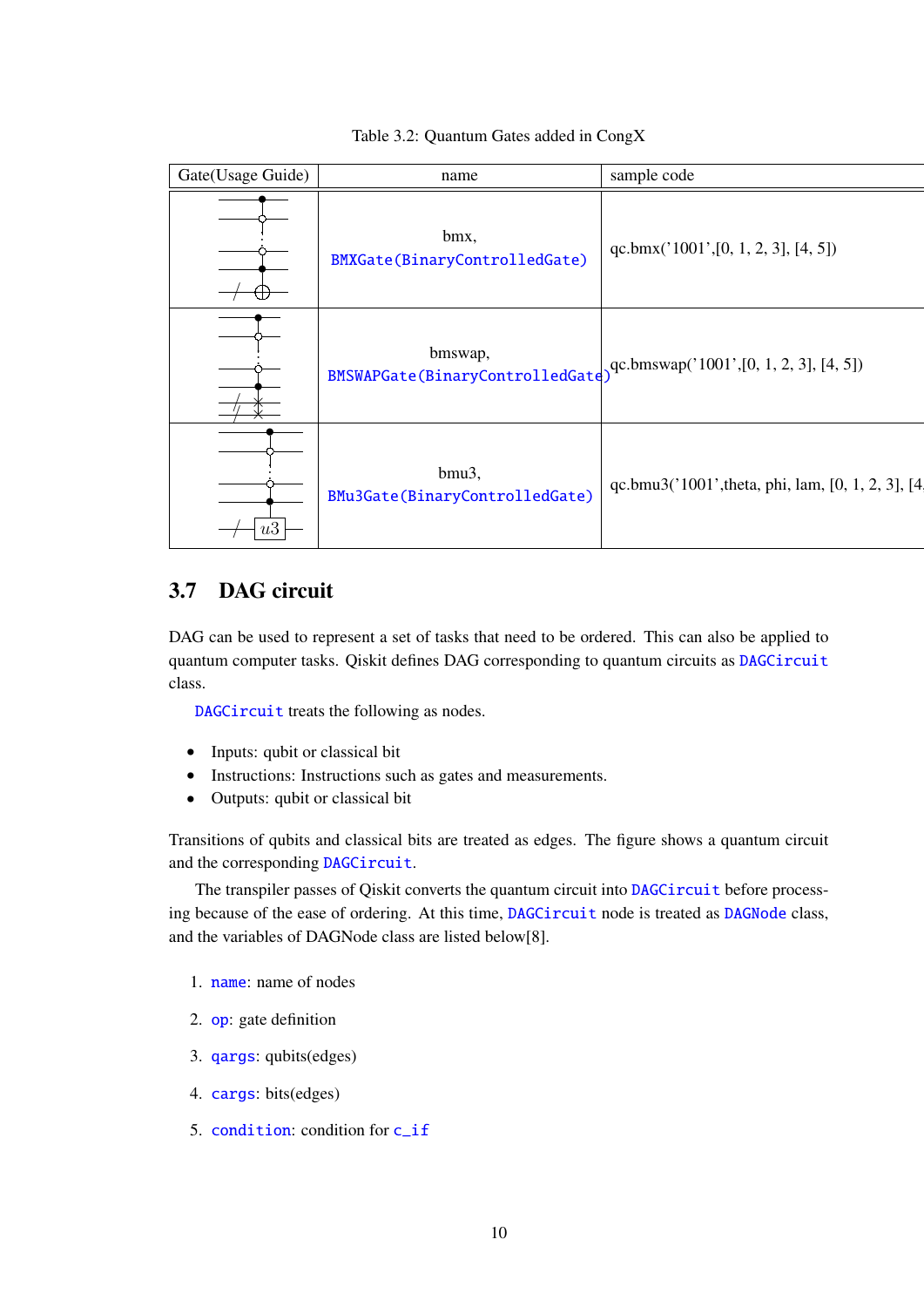



(a) A Quantum Circuit written in Qiskit (b) The DAGCircuit converted from Fig. 3.2a

Figure 3.2: (a) shows an example of Quantum Circuit, and (b) shows the DAGCircuit converted from (a).

To preserve the correspondence between quantum circuits and **DAGCircuit**, and to pass complicated ControlledGate information to the transpiler passes, we had to do the following:

- 1. Add the q\_condition variable to DAGNode class
- 2. Enable the circuit\_to\_dag() function and dag\_to\_circuit() function to convert quantum circuits including q\_condition.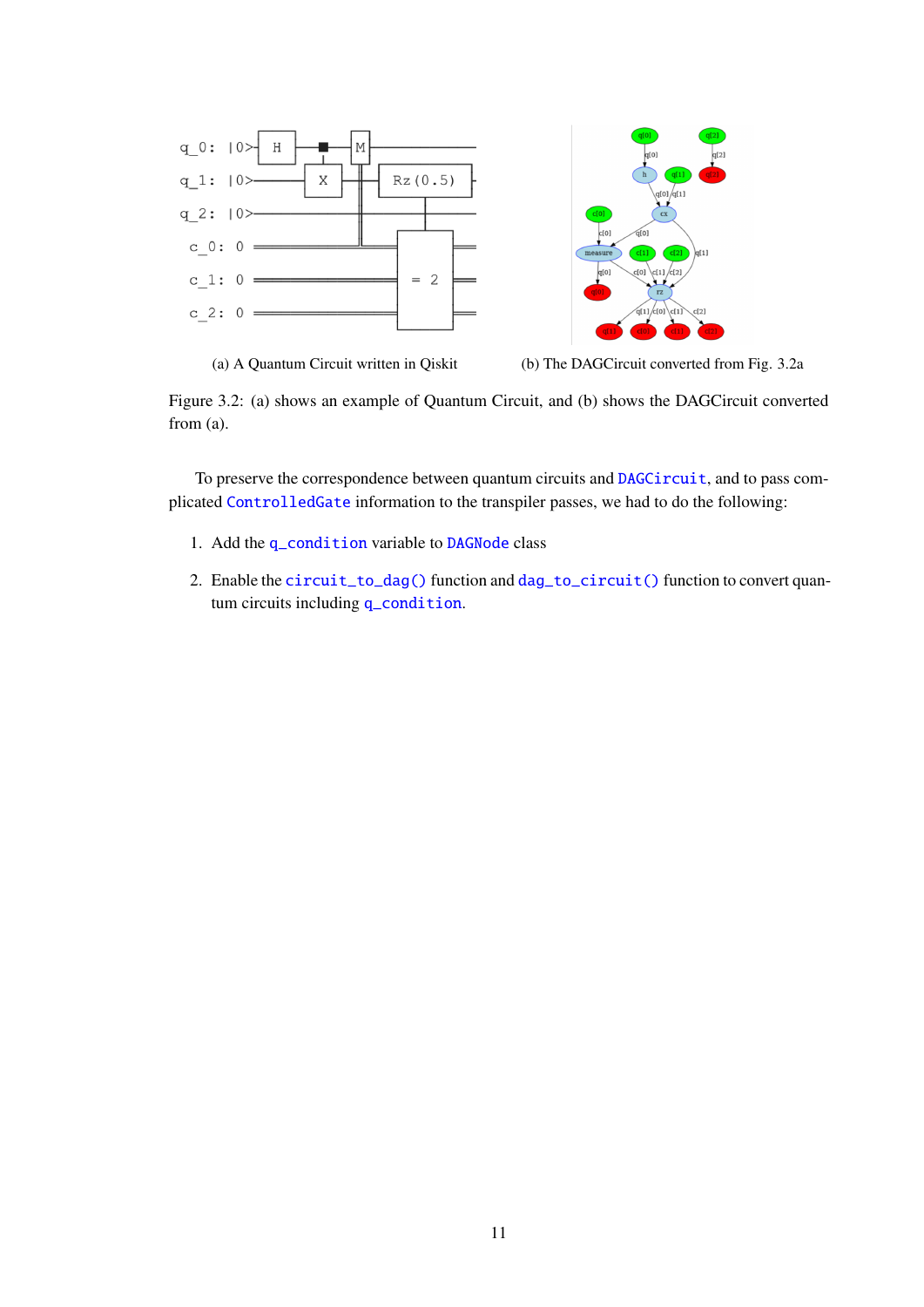# Multi-Multi-Controlled Gates optimization

When multiple control quantum gates are adjacent, optimization is possible based on several rules

## 4.1 Common Target Rule

The Common Target Rule(CTR)[9] is a rule that simplifies reversible logic, proposed by Arabzadeh et al. This method can be used when the same gate is consecutive with the same target bit (qubit).

Fig.5.2 shows an example of a quantum circuit to which CTR can be applied. In the quantum gates of the quantum circuit, first and second qubit are control qubits, and third qubit is a target qubit. Fig. 4.2 is the Karnaugh map corresponding to this quantum circuit.



Figure 4.1: An example for a quantum circuit which can be simplified by CTR.



Figure 4.2: Karnaugh map for Fig. 5.2. The broken line represents the Disjunctive normal form for the circuit.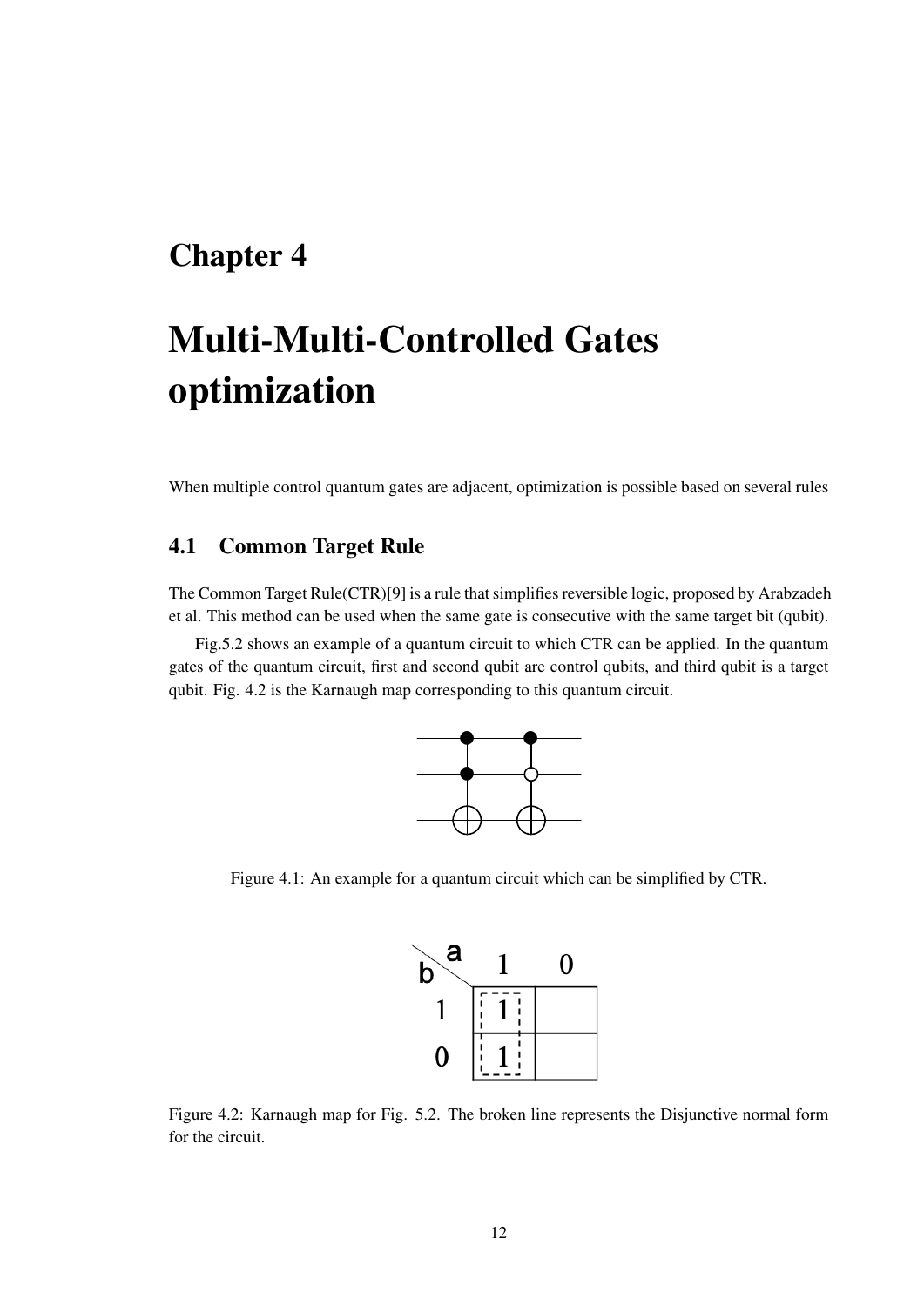The Karnaugh map is constructed so that the Hamming distance between adjacent cells is 1, and the logical expression can be visually simplified. Disjunctive normal forms can be generated by grouping adjacent true parts in the Karnaugh map.

Since visualization is difficult when the number of dimensions increases, we used the Quine–McCluskey method developed by Willard V. Quine[10][11] and extended by Edward J. McCluskey [12], which is more suitable for computer calculations. In this study, we use the Quinema-Clusky method implemented by Thomas Pircher et al.[13]

## 4.2 Commutation

To simplify multiple quantum gates with CTR, the set of quantum circuits to be optimized must be adjacent. To create such a situation, an algorithm for rearranging quantum gates and sub-circuits is required.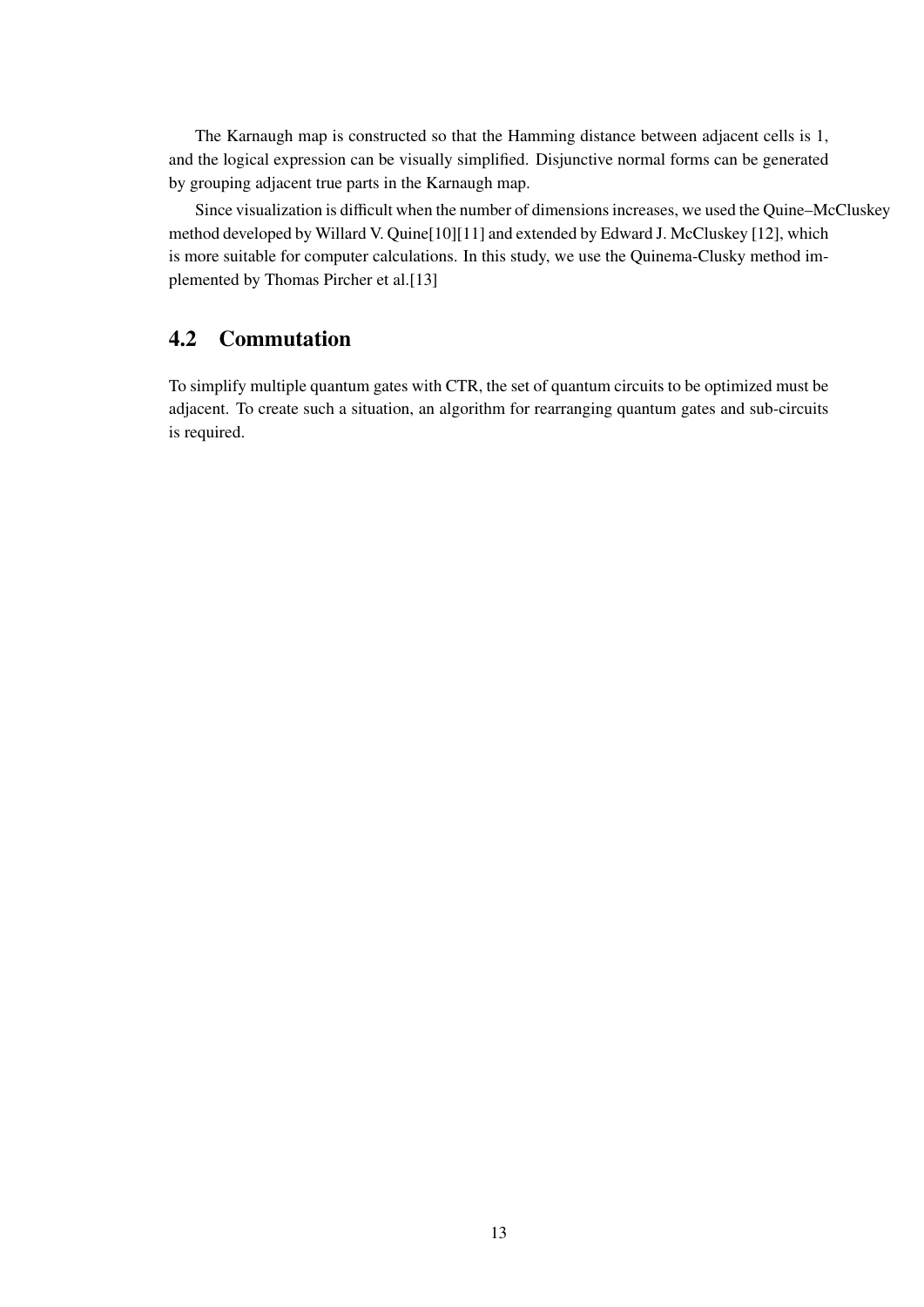# Evaluation

We evaluate this research using a quantum circuit implementation of the Quantum Walks on Complete Graphs shown in Listlings. 5.1.

Reversible Logic Synthesis Benchmarks[14]are also going to be evaluated.

## 5.1 Execution order of transpiler pass

- Optimization of the proposed method
- Optimization of the proposed method + optimization by Qiskit compiler
- Optimization with Qiskit compiler + Optimization of the proposed method

The following program is a quantum walk on a complete graph. The quantum register t0 indicates the initial state of the quantum walker, and the quantum register coin indicates the coin unitary. The result of the transition of the walker using t0 and coin as the control qubit group is stored in t1.



Figure 5.1: The complete graph with 4 nodes

Listing 5.1: Quantum Walk on Complete Graph

<sup>1</sup> *# import CongX.extensions.standard*

<sup>2</sup> from CongX.extensions.standard.bmx import BMXGate

<sup>3</sup> import numpy as np

<sup>4</sup> from qiskit import QuantumCircuit, ClassicalRegister, QuantumRegister

<sup>5</sup> from qiskit import execute

<sup>6</sup> from qiskit import IBMQ

<sup>7</sup>

 $8 \text{ t0} = \text{Quantum Register}(2)$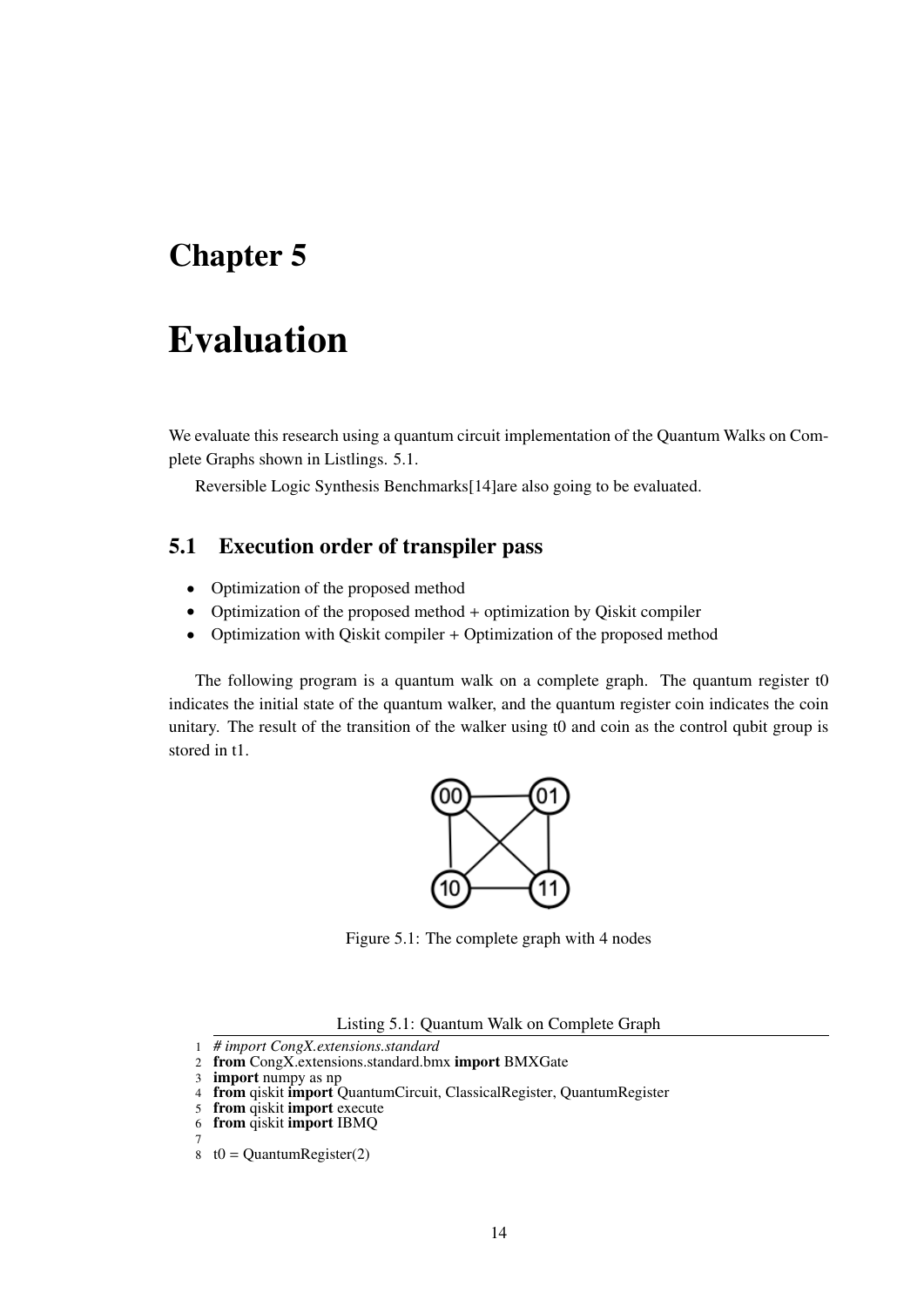

Figure 5.2: Quantum Circuit for Quantum Walk on graph shown in Fig.??

```
9 t1 =QuantumRegister(2)<br>10 \text{coin} =QuantumRegister(
   \text{coin} = \text{Quantum}Register(2)
11 result = Classical Register(2)12 qc = QuantumCircuit(t0, t1, coin, result)13 \text{ qc.h}(\text{coin}[0])14 qc.h(coin[1])
15
16 qc.bmx('0001',[t0[0],t0[1],coin[0],coin[1]],[t1[1]])
17 qc.bmx('0010',[t0[0],t0[1],coin[0],coin[1]],[t1[0]])
18 qc.bmx('0011',[t0[0],t0[1],coin[0],coin[1]],[t1[0],t1[1]])
19
20 qc.bmx('0101',[t0[0],t0[1],coin[0],coin[1]],[t1[1]])
21 qc.bmx('0110',[t0[0],t0[1],coin[0],coin[1]],[t1[0]])
22 qc.bmx('0111',[t0[0],t0[1],coin[0],coin[1]],[t1[0],t1[1]])
23
24 qc.bmx('1001',[t0[0],t0[1],coin[0],coin[1]],[t1[1]])
25 qc.bmx('1010',[t0[0],t0[1],coin[0],coin[1]],[t1[0]])
26 qc.bmx('1011',[t0[0],t0[1],coin[0],coin[1]],[t1[0],t1[1]])
27
28 qc.bmx('1101',[t0[0],t0[1],coin[0],coin[1]],[t1[1]])
29 qc.bmx('1110',[t0[0],t0[1],coin[0],coin[1]],[t1[0]])
30 qc.bmx('1111',[t0[0],t0[1],coin[0],coin[1]],[t1[0],t1[1]])
31
32 qc.measure(t1, result)
33 qc<mark>t.draw(output = 'mpl')</mark>
```
The Quantum Cost (Maslov)[15] proposed for Reversible Logic Synthesis is a measure of how many CNOT gates a circuit can decompose. Since this is originally designed for a reversible circuit, it does not include the cost of single qubit gates. Therefore, the Quantum Cost (QChallenge) used in IBM Quantum Challenge [16] is also described. This is obtained by adding 1/10 the number of single qubit gates (u1, u2, and u3) to the number of CNOT gates.

| <b>Transpiler Pass</b>                  |                | Quantum Cost(Maslov)   Quantum Cost (QChallenge) | time |
|-----------------------------------------|----------------|--------------------------------------------------|------|
| Unroller                                | $768 + \alpha$ | 847.1                                            |      |
| $BMXUnroller + CTR + Unroller$          |                |                                                  |      |
| $BMXUnroller + CTR + Unroller + 1q opt$ |                |                                                  |      |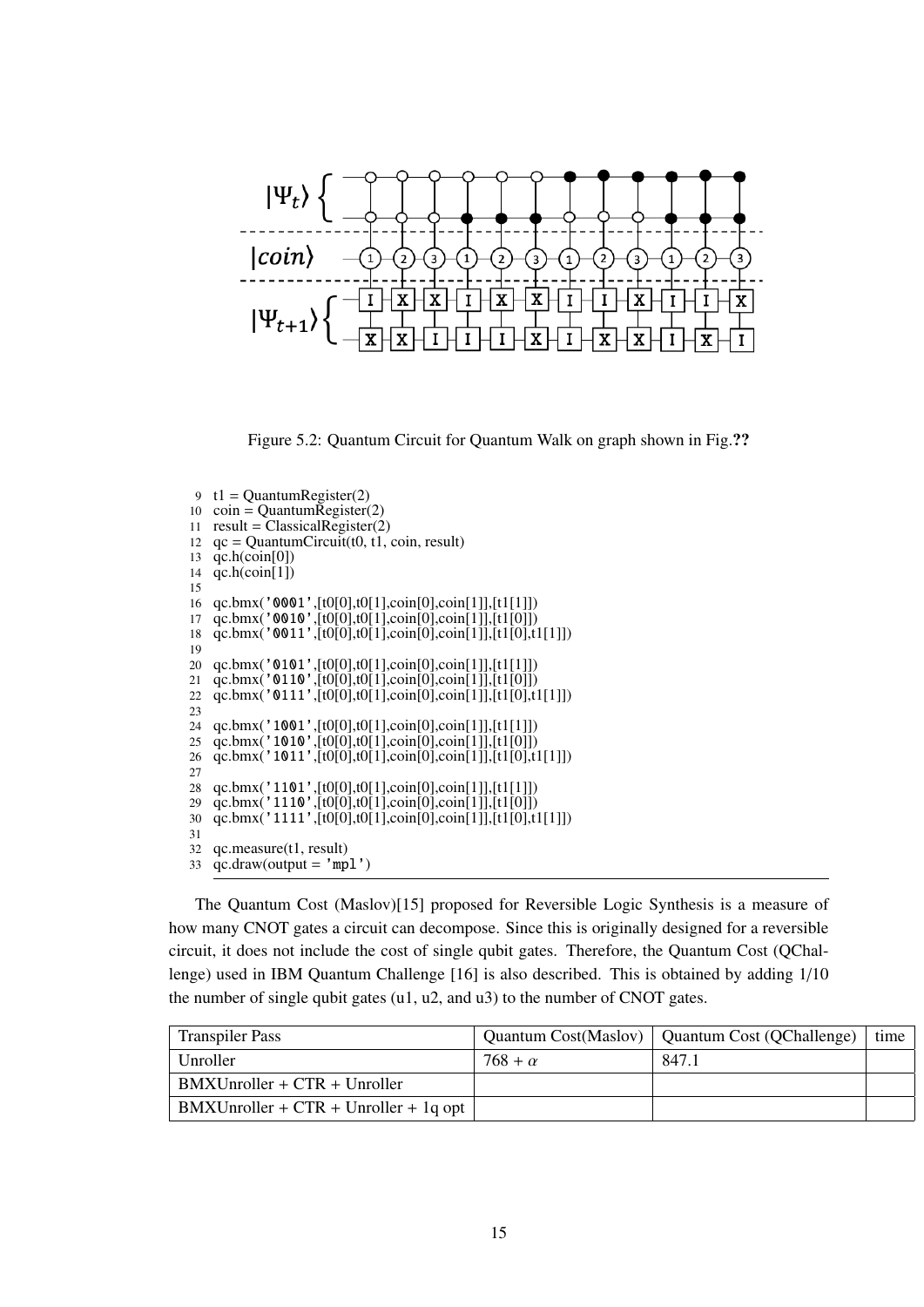# Conclusion and Future Works

In this research, we proposed and implemented a function for calling a complex Controlled Gate and a compiler specialized for its optimization. This research has made it possible to optimize quantum gates with up to about 30 control qubits.

The remaining problem is to develop heuristic algorithms to optimize larger quantum circuits when they need to be handled in the future.

In this study, the number of CNOT gates in the quantum circuit was optimized. When quantum information processing is performed using quantum error correction in the future, it will be necessary to set other optimization targets such as the number of T gates and the depth of the circuit.

When the rules used to optimize quantum circuits (corresponding to the CTR in this study) become more sophisticated in the future, software tools such as compiler compilers will be required. How to incorporate a mechanism that optimizes quantum circuits without defining rules, such as machine learning, into existing systems is a topic for future research.

The outcome of this research is a toolset that exists on top of the SDK called Qiskit. It is desirable that processing requiring high speed such as a compiler be performed on a lower layer language on toolsets such as LLVM. However, since this research is a prototype, it was implemented in Python in order to mesh smoothly with Qiskit.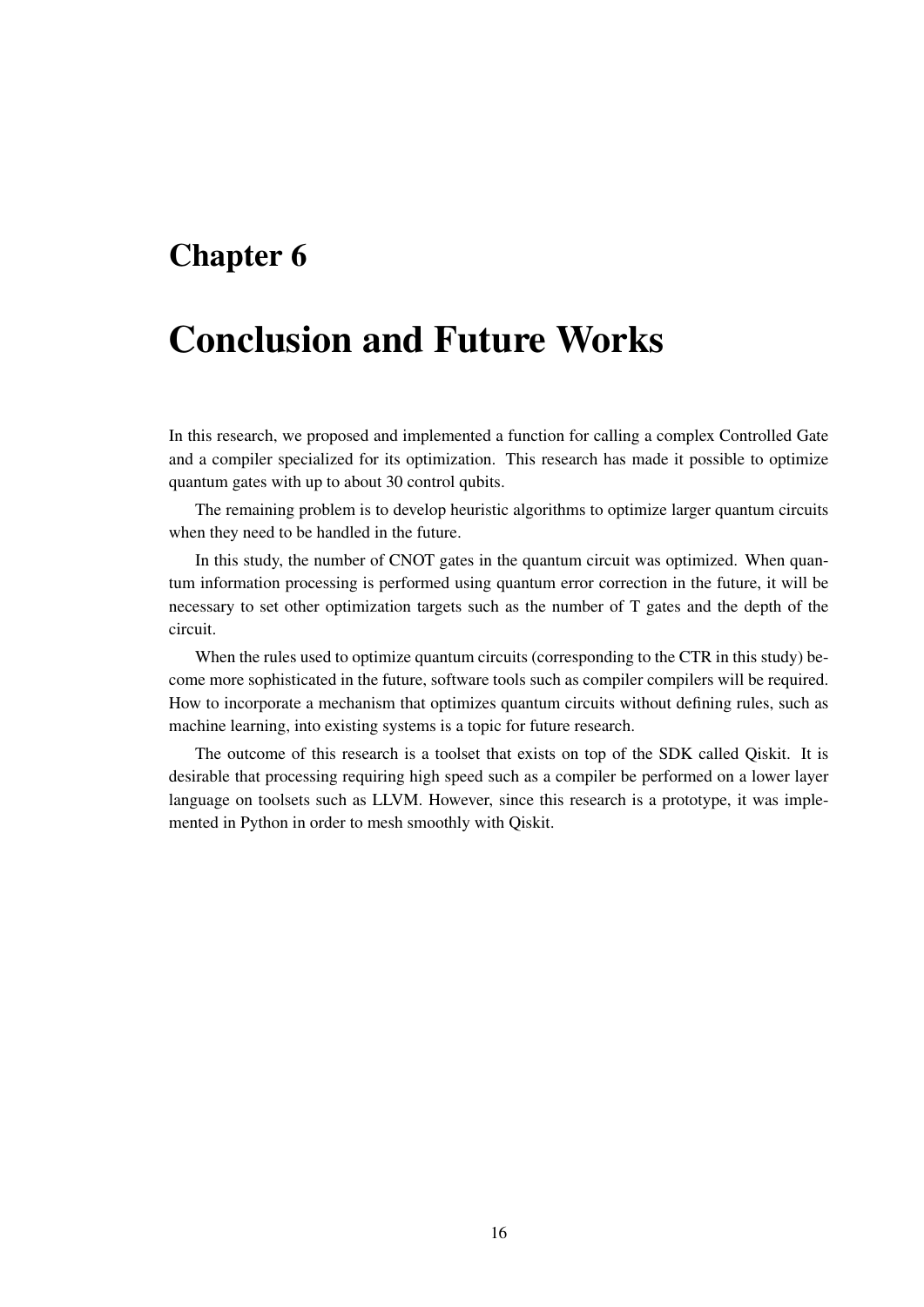# Acknowledgment

I would like to thank my supervisor, Professor Rodney Van Meter. I have been in his lab for three years since I was sophomore. He gave me not only the method of research but also the attitude of research and various lessons. I thank him for giving me the opportunity to present at conferences and write dissertations. Thanks to his financial support, I have been able to participate and present at a number of wonderful academic and hackathon events, including CQIS2018, AQIS2018, IWQC2019, QiskitCamp2019, QiksitCampAsia2019.

I would like to thank my supervisor, Project Research Associate Takahiko Satoh. He worked with me on almost every project I worked on. He carefully discussed each of my childish proposals for research, provided theoretical support and new perspectives.

Thanks to Jun Murai. He taught me a serious attitude towards the Internet and technology.

Thanks to my seniors Takaaki Matsuo and Yulu Pan. They showed me how to work in university life and lab activities. Takaaki consulted me at many times and provided appropriate advice. Yulu showed me a good programmer by co-authoring the dissertation.

Thanks to Ryosuke Satoh and Yasuhiro Okura. I grew up by working with them for Mitou Target. Ryosuke also strongly supported my activities as a Kenkyu Group Leader and taught me a lot of things. It was great for me that Yasuhiro gave me many questions and advice from a keen point of view.

Thanks to Ryusei Siiba. Talking to him in the lab always gave me witty stories and I was able to change my mind.

Thanks to Yuki Matsumoto. She cheer-uped me and enjoyed my student life together.

Thanks to Yuto Maekawa. He told me how interesting physics is.

Thanks to Yinjie Zhou, Shigetora Miyashita, Nozomi Tanetani, Sitong Liu, Makoto Nakai, Yutaro Yoshii, Shaimay Shah, Kosuke Onishi, and Shuta Kobayashi for their active contribution to AQUA.

Thanks to the members of the IBMQ team, Qiskit Community. Thanks to them, I was able to conduct various experiments and learn.

Thanks to Atsushi Matsuo and Yuri Kobayashi from IBM Research for working with me for IBM Quantum Challenge.

Thanks to Rudy Raymond, Takashi Imamichi, Naoki Kanazawa, Toshinari Itoko, and Luciano Bello from IBM Research for useful discussions.

Finally, I thank the Faculty and all members of the Tokuda, Murai, Kusumoto, Nakamura, Takashiom, Van Meter, Uehara, Mitsugi, Nakazawa, Takeda Joint Research Group (RG) for all the supports.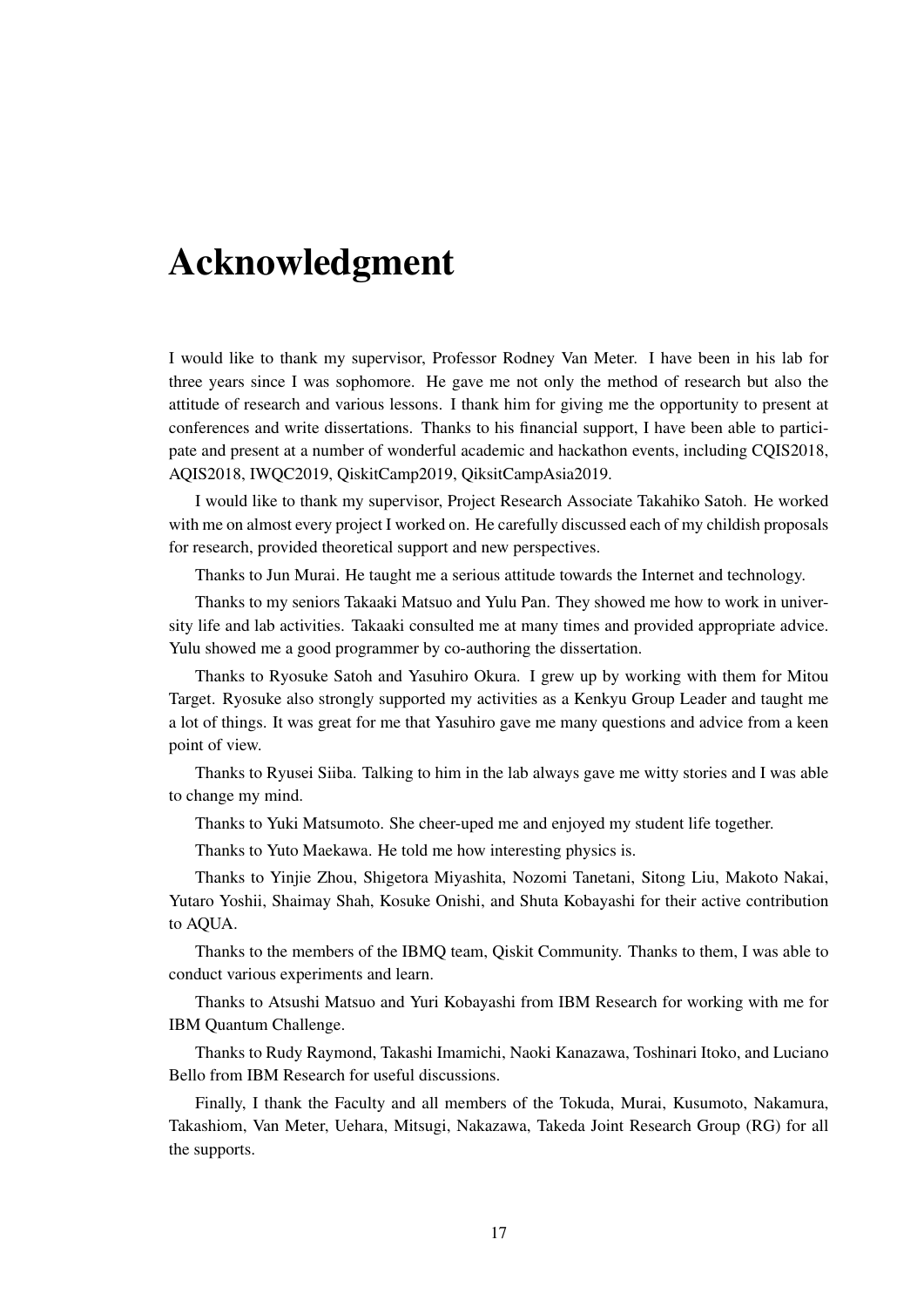# Bibliography

- [1] William K Wootters and Wojciech H Zurek. A single quantum cannot be cloned. *Nature*, Vol. 299, No. 5886, pp. 802–803, 1982.
- [2] DGBJ Dieks. Communication by epr devices. *Physics Letters A*, Vol. 92, No. 6, pp. 271–272, 1982.
- [3] Dieter Jungnickel. *Graphs, Networks and Algorithms*. Springer Publishing Company, Incorporated, 3rd edition, 2010.
- [4] Frank Arute, Kunal Arya, Ryan Babbush, Dave Bacon, Joseph C Bardin, Rami Barends, Rupak Biswas, Sergio Boixo, Fernando GSL Brandao, David A Buell, et al. Quantum supremacy using a programmable superconducting processor. *Nature*, Vol. 574, No. 7779, pp. 505–510, 2019.
- [5] Qiskit Development Team. Qiskit api documentation ¿ release notes, 2020. https://qiskit.org/documentation/release notes.htmlqiskit0140 (Accessed on Wednesday, 22th January, 2020 at 02.30 am).
- [6] Python Software Foundation. Python 3.8.1 documentation ¿the python standard library ¿ built-in functions, 2020. https://docs.python.org/3/library/functions.html?highlight=intint (Accessed on Wednesday, 22th January, 2020 at 16.30 pm).
- [7] Daniel D. McCracken and Edwin D. Reilly. *Backus-Naur Form (BNF)*, p. 129–131. John Wiley and Sons Ltd., GBR, 2003.
- [8] Qiskit Development Team. Qiskit api documentation: qiskit.dagcircuit ¿ dagnode, 2020. https://qiskit.org/documentation/api/qiskit.dagcircuit.DAGNode.html (Accessed on Wednesday, 22th January, 2020 at 16.30 pm).
- [9] Mona Arabzadeh, Mehdi Saeedi, and Morteza Saheb Zamani. Rule-based optimization of reversible circuits, 2010.
- [10] Willard V Quine. The problem of simplifying truth functions. *The American mathematical monthly*, Vol. 59, No. 8, pp. 521–531, 1952.
- [11] Willard V Quine. A way to simplify truth functions. *The American Mathematical Monthly*, Vol. 62, No. 9, pp. 627–631, 1955.
- [12] Edward J McCluskey. Minimization of boolean functions. *The Bell System Technical Journal*, Vol. 35, No. 6, pp. 1417–1444, 1956.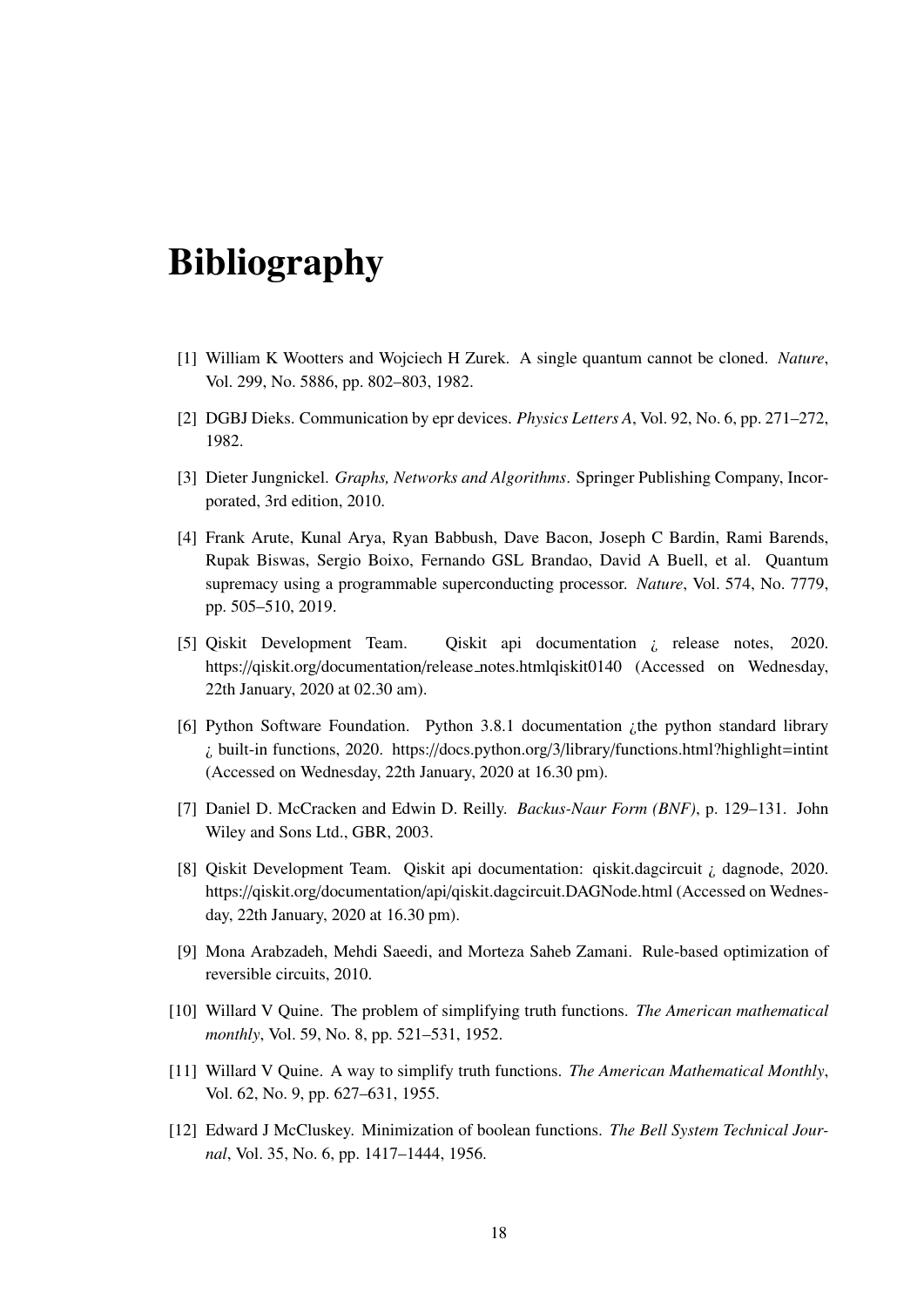- [13] Thomas Pircher. A python implementation of the quine mccluskey algorithm, 2012. available at https://github.com/tpircher/quine-mccluskey.
- [14] Shin Nishio. RLSB-CongX-Qiskit, 2020. RLSB-CongX-Qiskit is available at https://github.com/sfc-aqua/RLSB-CongX-Qiskit.
- [15] Dmitri Maslov. Reversible logic synthesis benchmarks page: Quantum cost, 2009. available at https://webhome.cs.uvic.ca/ dmaslov/definitions.html.
- [16] Takahiko Satoh Yuri Kobayashi, Atsushi Matsuo and Shin Nishio. Ibm quantum challenge, 2019. available at https://quantumchallenge19.com/.
- [17] D. MASLOV. Reversible logic synthesis benchmarks page. *http:*//*www.cs.uvic.ca*/*maslov*/, 2005. Reversible logic synthesis benchmarks page is available at https://webhome.cs.uvic.ca/ dmaslov/.
- [18] Andrew W. Cross, Lev S. Bishop, John A. Smolin, and Jay M. Gambetta. Open quantum assembly language, 2017.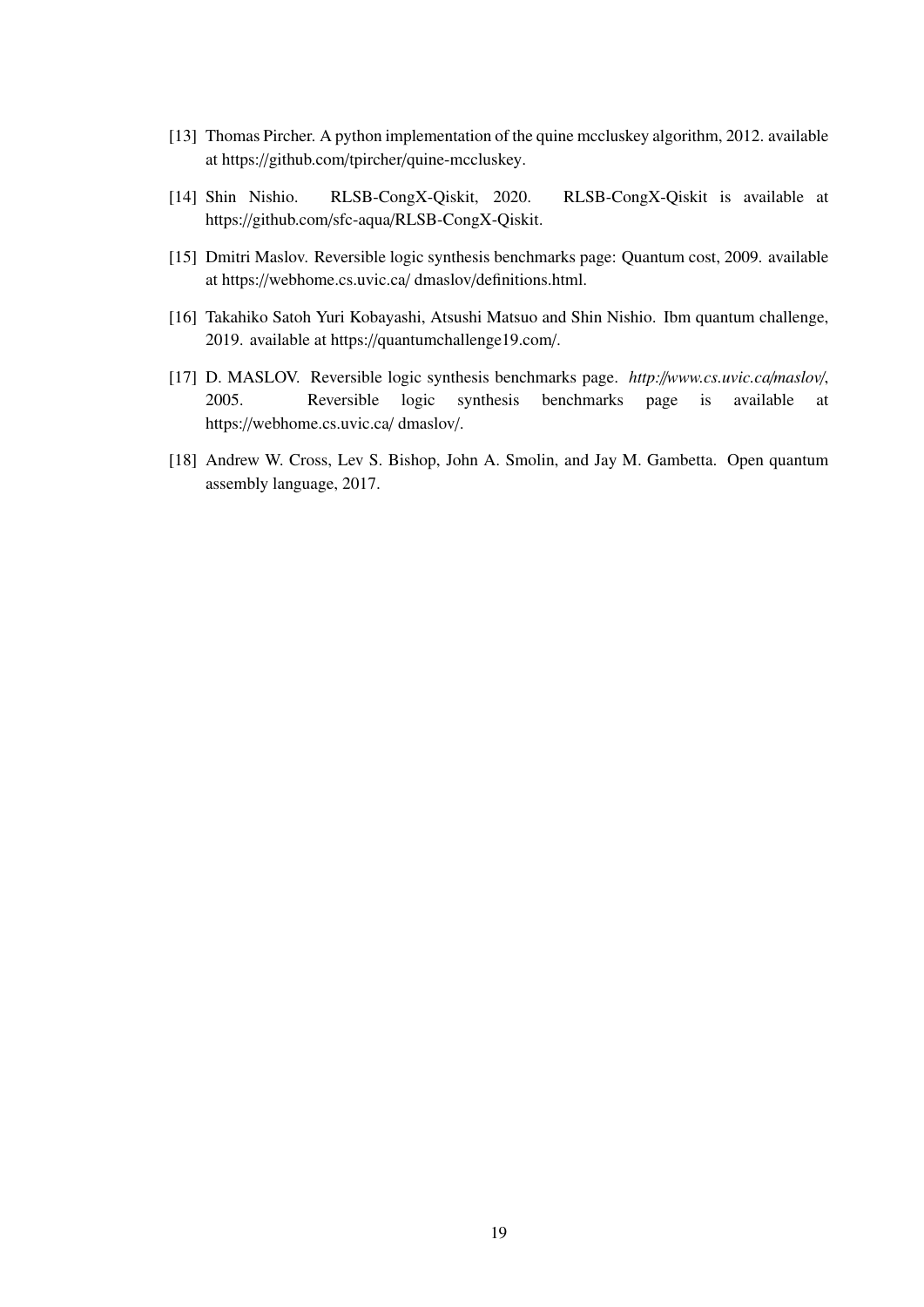# Appendix A

# Convert Reversible Logic Synthesis Benchmarks to Qiskit

In this chapter, I describe a set of reversible circuits for benchmarking logic synthesis, called the Reversible Logic Synthesis Benchmark, and the converter I have implemented for using it in Qiksit and CongX. My implementation is available on the GitHub repository[14].

### A.1 Overview of Reversible Logic Synthesis Benchmarking

Reversible Logic Synthesis Benchmarks Page[17] (Hereinafter referred to as RLSB) is a set of reversible circuits written and maintained by Dmitri Maslov et al. RLSB can be used for benchmark logic synthesis. Examples of the RLSB circuit include an adder and Hamming coding functions. The circuits included in the RLSB describe a reversible circuit using a characteristic machinereadable format called .tfc. There are roughly 15 types of algorithms, and the number of circuits is about 90.

## A.2 Notation and Gates used in RLSB

The .tfc file is described using the notation shown in the table ??. The feature is that there are only two functions used to describe the quantum circuit itself: Generalized Toffoli gate and Generalized Fredkin gate.

A Generalized Toffoli gate defined in RLSB is a Toffoli gate in which the number of control qubits is extended to a non negative integer. It can be defined by indicating the sum of the number of control qubits and the number of target qubits after  $t$ . For example,  $t3$  a, b, c is a CX gate that uses a and b as control qubits and c as a target qubit. X gates without control qubits can also be called as  $t1$  a.

A Generalized Fredkin gate defined in RLSB is a Fredkin gate in which the number of control qubit is extended to a non negative integer. It can be defined by indicating the sum of the number of control qubits and the number of target qubits after  $f$ . For example,  $f_4$  a,b,c,d is a CCSWAP gate that uses a and b as control qubits and c and d as target(SWAP) qubits.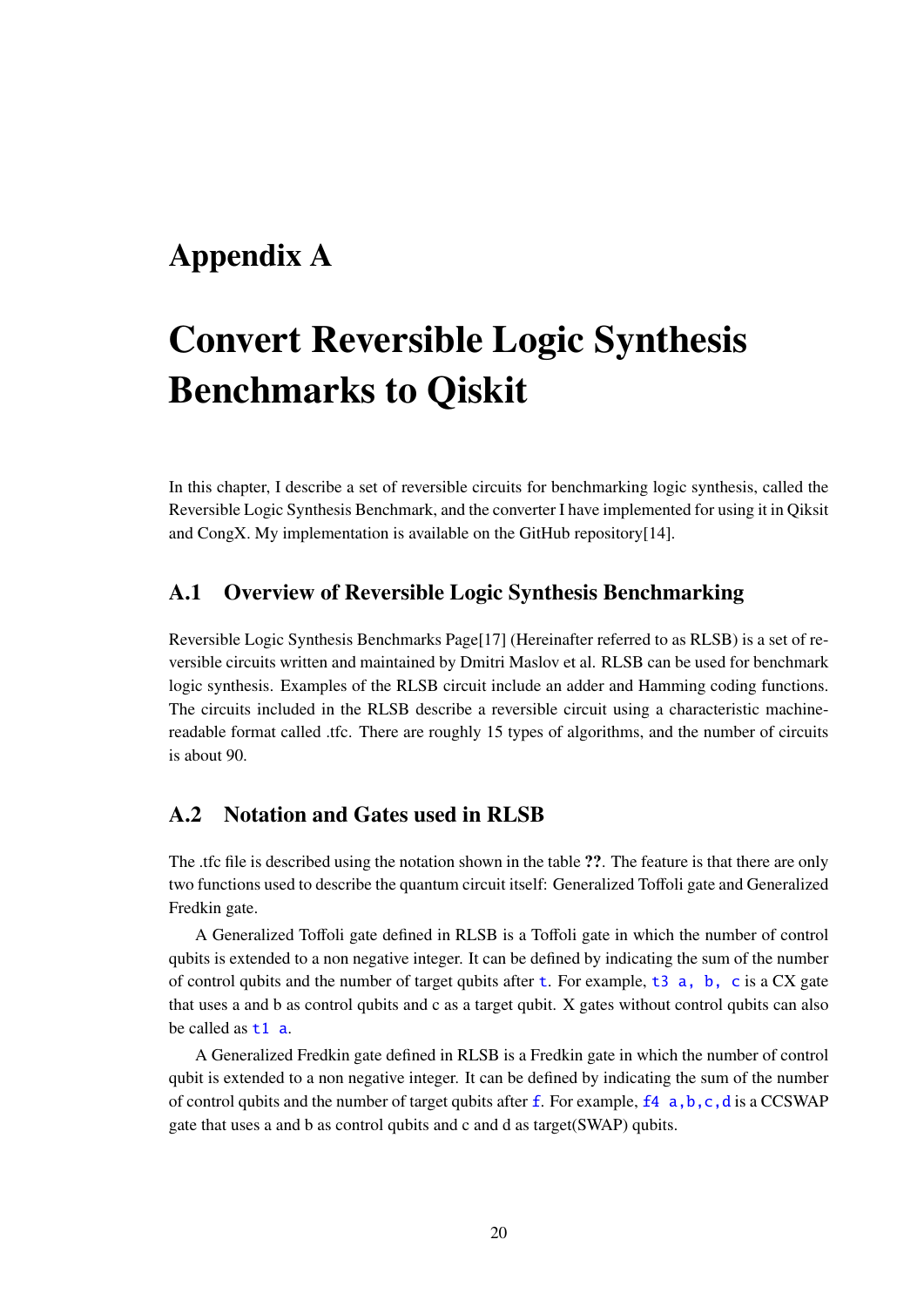| notation  | function                                      | example    |  |  |
|-----------|-----------------------------------------------|------------|--|--|
| #         | Comment out                                   | # Comment  |  |  |
| $\cdot$ V | Declare the list of variables (Qubits).       |            |  |  |
| .i        | Declare the list of variables used as input.  |            |  |  |
| $\cdot$ O | Declare the list of variables used as output. | .o.d.e     |  |  |
| $\cdot$ C | Declare values for constant input variables.  | $.C. 0$    |  |  |
| t         | Generalized Toffoli                           | $t2$ a, b  |  |  |
| f         | Generalized Fredkin                           | $f3$ f,d,g |  |  |

Table A.1: Notations used in .tfc file

## A.3 Convert .tfc to .py

In this study, RLSB was used to evaluate the transspira path. In this research, Qtkit and its extension CongX class are used for compiling, so it is necessary to convert .tfc to the corresponding form. The following methods can be used for this conversion.

- 1. Convert .tfc to low-level language (.QASM) such as OpenQASM and import into Qiskit and CongX.
- 2. Convert directly to Qiskit / CongX (written as .py) quantum circuit
- 3. Use other language processing system or SDK such as Q and Cirq.

Since dealing with other language processing systems would be very expensive for humans, I rejected third option and considered first and socond option in particular. The advantages of using the first option are that OpenQASM[18] has fewer updates than Qiskit itself, and its grammar is defined in simple Backus-Naur form, so the cost of managing code is low. On the other hand, the advantage of using the second option is that it can easily handle more complicated circuits and instructions. As a result, I used the technique listed in the second option in this study.

## A.4 A brief tutorial

This section shows how to convert RLSB to .py using a converter and import it into Qiksit / CongX. Because it is wrapped in a single function, it can be converted very easily.

Install the required packages. Open Terminal etc. and execute the following commands A.1. Qiskit and CongX are installed in pythonX.X/site-packages.

Listing A.1: Install required packages

Clone the repository. git clone git@github.com:parton-quark/RLSB-OpenQASM.git Prepare an appropriate tfc fileA.2.

<sup>1</sup> pip install qiskit

<sup>2</sup> pip install CongX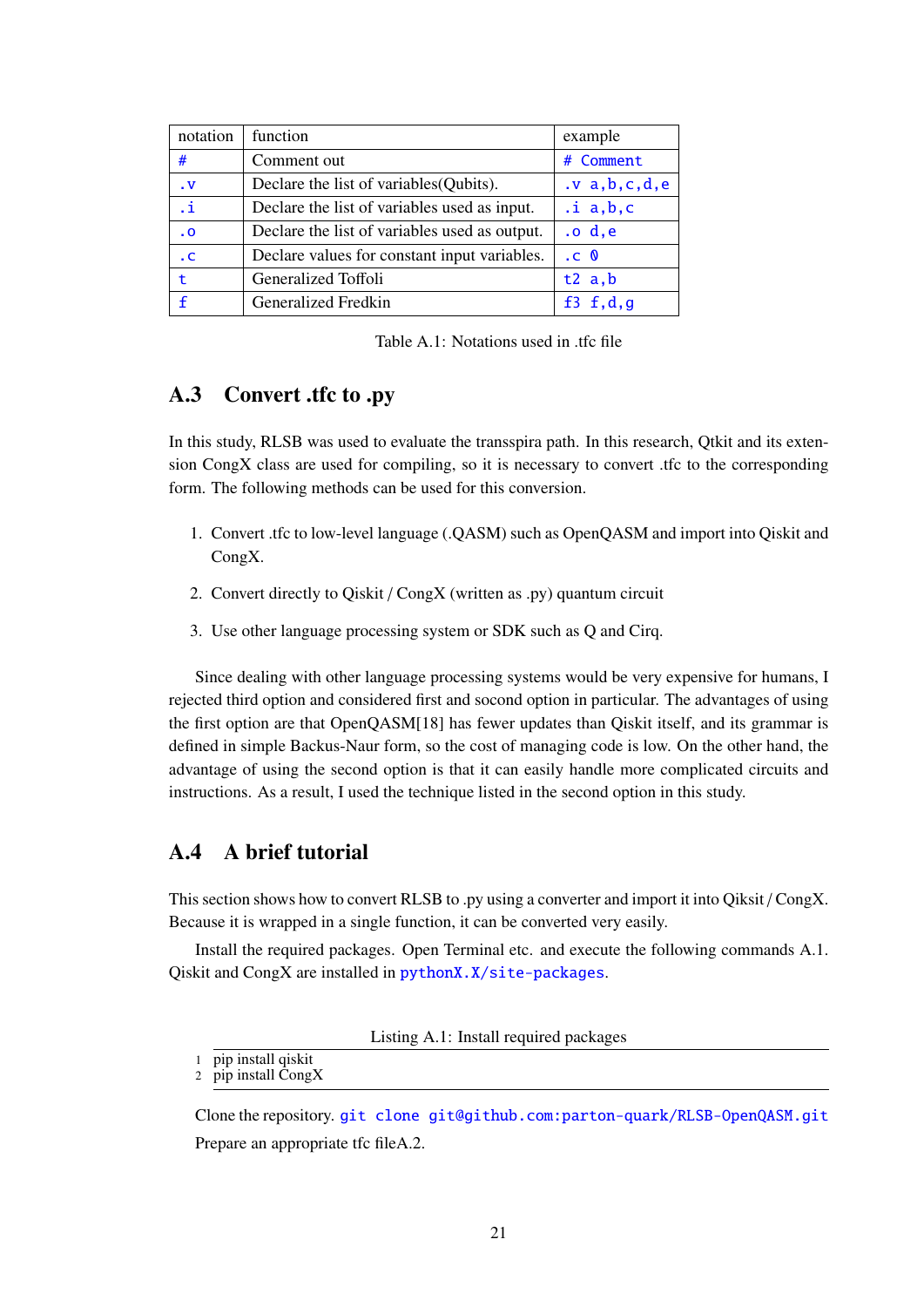|  |  |  |  |  | Listing A.2: test.tfc.txt |
|--|--|--|--|--|---------------------------|
|--|--|--|--|--|---------------------------|

- 1 *# (c) Copyright 2020 Shin Nishio*
- 2 *# Distributing this file without an express written permission or erasing this note is prohibited.*

3 .v a,b,c,d

4 .i a,b,c,d

5 .o a,b,c,d

6 BEGIN<br> $\frac{7}{7}$  t1 a

- t1 a
- 8 t1 d
- 9 t2 d,c 10 t4 a,c,d,b
- 11 t3 c,d,b
- 12 t3 a,d,b
- 13 t2 a,d
- 14 t4 b,c,d,a
- 15 t2 b,c
- 
- 16 t3 a,d,c<br>17 END END

Import the function  $tfc_to_qiskit()$  in the repository and specify the path of the .tfc file the code A.3.

- Listing A.3: Conversion
- 1 from tfc\_to\_qiskit import tfc\_to\_qiskit
- 2 tfc\_to\_qiskit('test.tfc.txt')

The following file is saved as RLSBCQ \_(input\_file\_name).py. Variables inside the .tfc are converted to linear quantum registers.

#### Listing A.4: Generated file RLSBCQ\_test.py

- 1 *# Reversible Logic Synthesis Benchmarks Page is a set of reversible circuits written and maintained by Dmitri Maslov et al.*
- 2 *# This file is converted by RLSB*−*CongX*−*Qiskit. RLSB*−*CongX*−*Qiskit is written by Shin Nishio. bib file is https:*//*github.com*/*parton*−*quark*/*RLSB*−*CongX*−*Qiskit*/*blob*/*master*/*RLSB*−*CongX*− *Qiskit.bib*
- 3 from qiskit import QuantumCircuit, QuantumRegister, ClassicalRegister
- 4 from CongX.extensions.standard import cnx
- 5 *# Can be run by installing Qiskit and CongX.*
- 6 *# !pip install qiskit*
- 7 *# !pip install CongX*
- 8 *# (c) Copyright 2020 Shin Nishio*
- 9 *# Distributing this file without an express written permission or erasing this note is prohibited.*
- 10 *# valuables*{*'a': 0, 'b': 1, 'c': 2, 'd': 3*}
- 11  $q =$ QuantumRegister(4)
- 12  $qc = QuantumCircuit(q)$
- 13 *# inputs*{*'a': 0, 'b': 1, 'c': 2, 'd': 3*}
- 14 *# outputs*{*'a': 0, 'b': 1, 'c': 2, 'd': 3*}
- 15 *# BEGIN*
- 16  $qc cnx(0)$
- $17 \quad \text{qc.cnx}(1)$
- 18  $qc.cnx(3)$ <br>19  $qc.cnx(3)$
- $qc.cnx(3, 2)$
- 20 qc.cnx(0, 2, 3, 1)
- 21  $qc.cnx(2, 3, 1)$
- 22  $qc cnx(0, 3, 1)$
- 23 qc.cnx(0, 3)
- 24 qc.cnx(1, 2, 3, 0)
- 25 qc.cnx(1, 2)
- 26 qc.cnx(0, 3, 2)